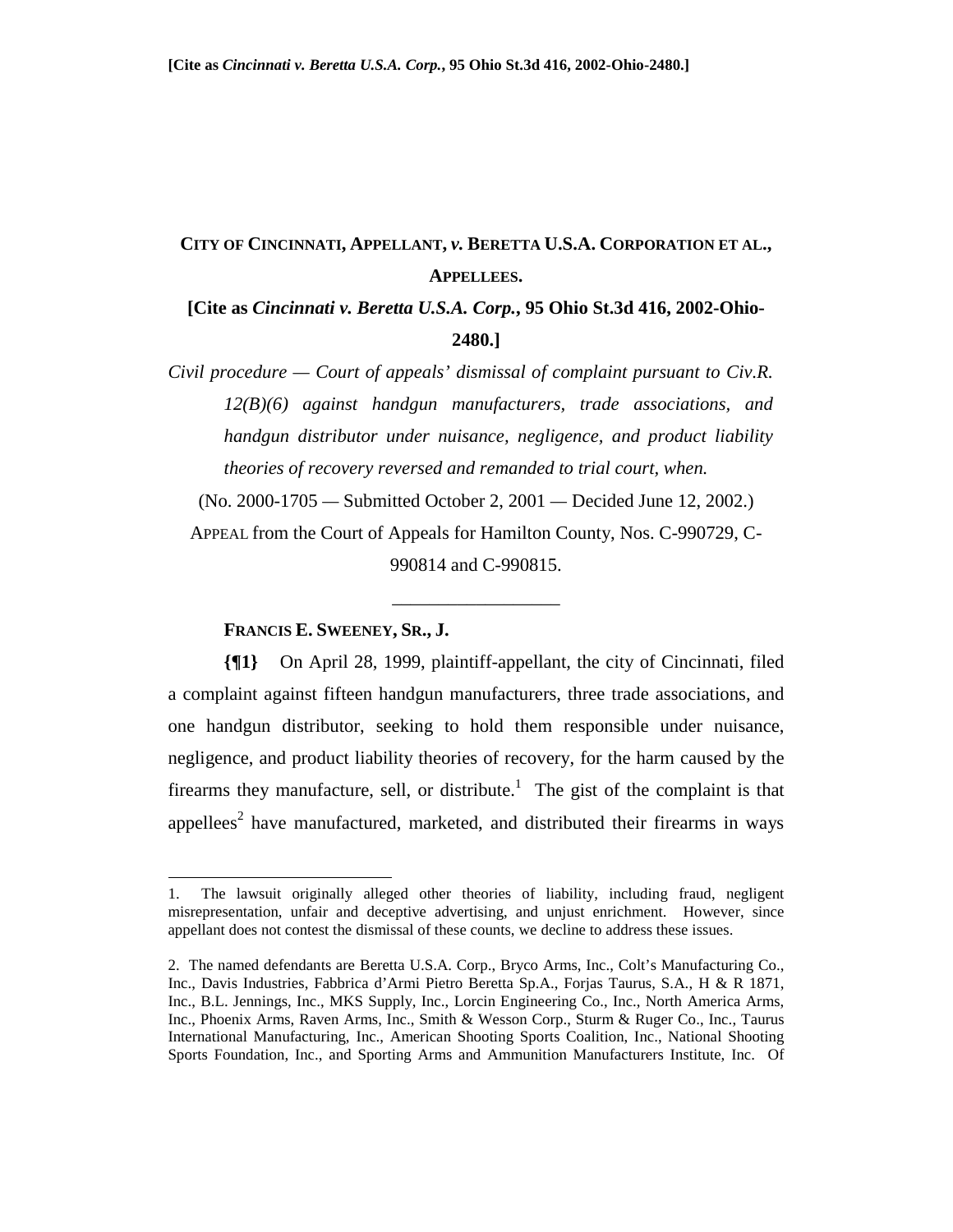that ensure the widespread accessibility of the firearms to prohibited users, including children and criminals. Thus, the complaint asserts, due to their intentional and negligent conduct and their failure to make guns safer, appellees have fostered the criminal misuse of firearms, helped sustain the illegal firearms market in Cincinnati, and have created a public nuisance. In its complaint, appellant sought both injunctive relief and monetary damages, including reimbursement for expenses such as increased police, emergency, health, and corrections costs.

**{¶2}** Rather than file an answer, fifteen of the defendants ("appellees") moved to dismiss the complaint pursuant to  $Civ.R. 12(B)(6)$ . The trial court granted the motions to dismiss, finding, inter alia, that (1) the complaint failed to state a cause of action, (2) the claims were barred by the doctrine of remoteness, and (3) appellant could not recoup expenditures for public services. The trial court further ruled that there was no just cause for delay, and appellant appealed. The court of appeals affirmed on similar grounds. The cause is now before this court upon the allowance of a discretionary appeal.

**{¶3}** This case represents one of a growing number of lawsuits brought by municipalities against gun manufacturers and their trade associations to recover damages associated with the costs of firearm violence incurred by the municipalities. There is a difference of opinion as to whether these cases state a viable cause of action. While some courts have allowed this type of case to go forward against a Civ.R. 12(B)(6) motion to dismiss (*White v. Smith & Wesson Corp.* [N.D. Ohio 2000], 97 F.Supp.2d 816; *Boston v. Smith & Wesson Corp.*  [2000], 12 Mass.L.Rptr. 225, 2000 WL 1473568), other courts have dismissed or upheld the dismissal of similar lawsuits. See, e.g., *Philadelphia v. Beretta U.S.A.* 

1

these defendants, only Davis Industries, Fabbrica d'Armi Pietro Beretta Sp.A., Forjas Taurus, S.A., and Raven Arms, Inc. did not move to dismiss.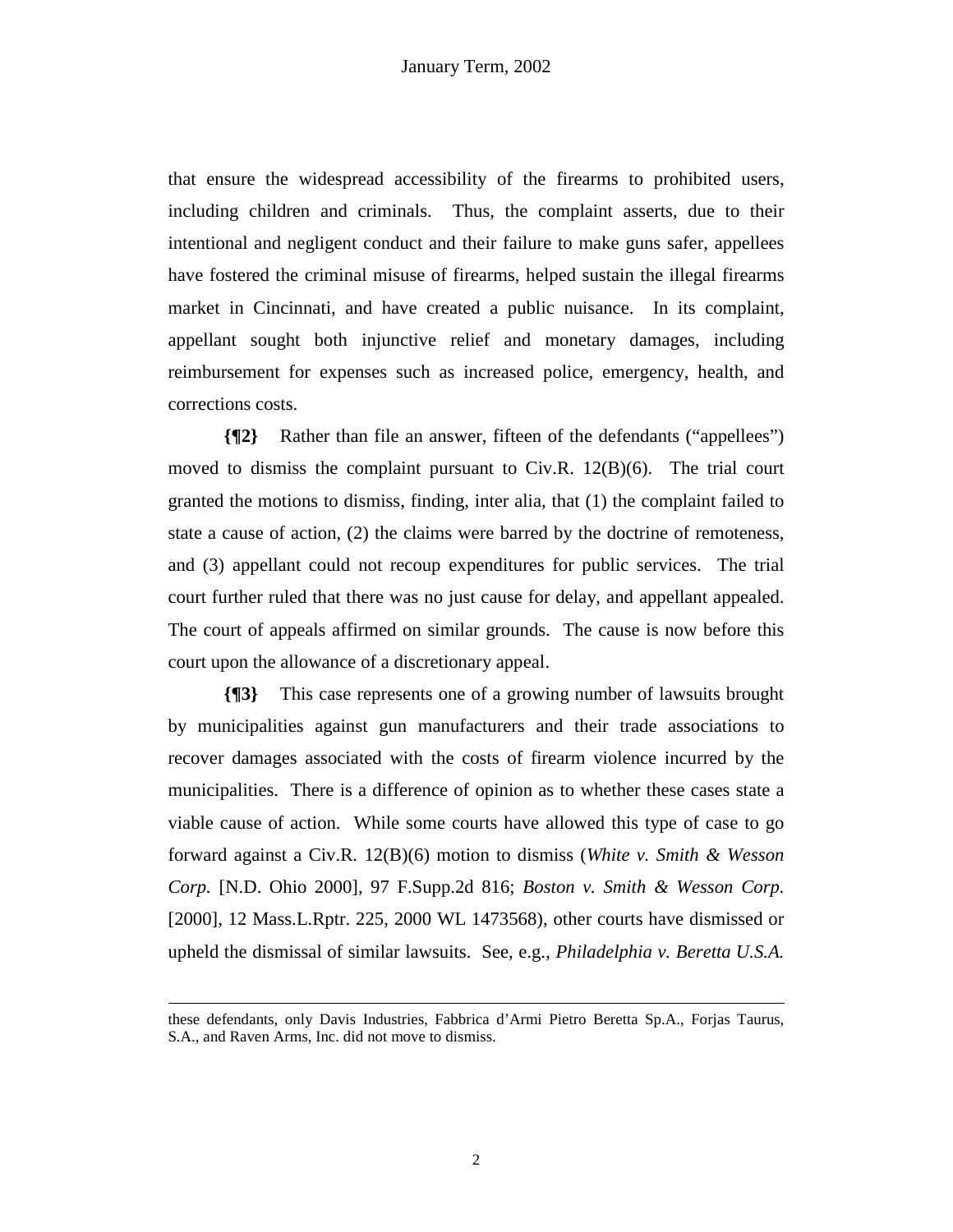*Corp.* (E.D.Pa.2000), 126 F.Supp.2d 882; *Camden Cty. Bd. of Chosen Freeholders v. Beretta U.S.A. Corp.* (C.A.3, 2001), 273 F.3d 536; *Ganim v. Smith & Wesson Corp.* (2001), 258 Conn. 313, 780 A.2d 98. After a thorough review of these cases, we agree with those decisions that permit this type of lawsuit to go beyond the pleadings stage. For the reasons that follow, we reverse the judgment of the court of appeals and remand the cause to the trial court.

# I. Sufficiency of Complaint

**{¶4}** The trial court granted appellees' Civ.R. 12(B)(6) motions to dismiss and the court of appeals affirmed. In determining whether the motions were properly granted, we must decide whether the complaint states a cause of action under Ohio law.

**{¶5}** The standard for determining whether to grant a Civ.R. 12(B)(6) motion is straightforward. In order for a complaint to be dismissed under Civ.R. 12(B)(6) for failure to state a claim, it must appear beyond doubt from the complaint that the plaintiff can prove no set of facts entitling him to relief. *O'Brien v. Univ. Community Tenants Union, Inc.* (1975), 42 Ohio St.2d 242, 71 O.O.2d 223, 327 N.E.2d 753, syllabus. Furthermore, "[i]n construing a complaint upon a motion to dismiss for failure to state a claim, we must presume that all factual allegations of the complaint are true and make all reasonable inferences in favor of the non-moving party." *Mitchell v. Lawson Milk Co.* (1988), 40 Ohio St.3d 190, 192, 532 N.E.2d 753. We reiterated this view in *York v. Ohio State Hwy. Patrol* (1991), 60 Ohio St.3d 143, 144, 573 N.E.2d 1063, and further noted that "as long as there is a set of facts, consistent with the plaintiff's complaint, which would allow the plaintiff to recover, the court may not grant a defendant's motion to dismiss." Id. at 145, 573 N.E.2d 1063.

**{¶6}** In addressing the sufficiency of the complaint, we will examine each claim separately. In particular, appellant maintains that it has stated viable causes of action for public nuisance, negligence, and product liability.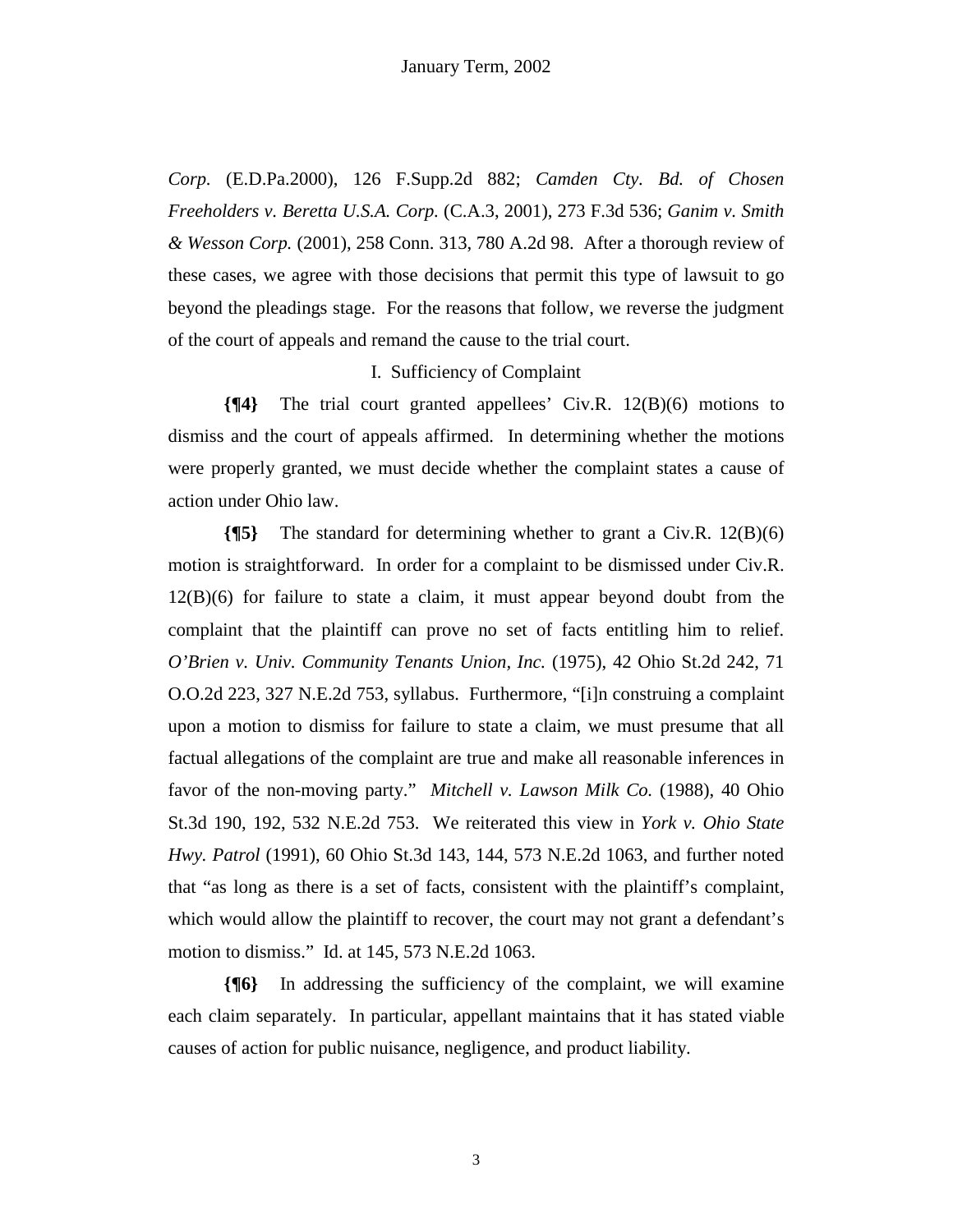A. Public Nuisance

**{¶7}** Appellant alleged in its complaint that appellees have created and maintained a public nuisance by manufacturing, marketing, distributing, and selling firearms in ways that unreasonably interfere with the public health, welfare, and safety in Cincinnati and that the residents of Cincinnati have a common right to be free from such conduct. Appellant further alleged that appellees know, or reasonably should know, that their conduct will cause handguns to be used and possessed illegally and that such conduct produces an ongoing nuisance that has a detrimental effect upon the public health, safety, and welfare of the residents of Cincinnati.

**{¶8}** Appellees advance several reasons why the complaint does not state a cause of action for public nuisance. First, appellees maintain that Ohio's nuisance law does not encompass injuries caused by product design and construction, but instead is limited to actions involving real property or to statutory or regulatory violations involving public health or safety. We disagree. The definition of "public nuisance" in 4 Restatement of the Law 2d, Torts (1965) ("Restatement") is couched in broad language. According to the Restatement, a "public nuisance" is "an unreasonable interference with a right common to the general public." 4 Restatement, Section 821B(1). "Unreasonable interference" includes those acts that significantly interfere with public health, safety, peace, comfort, or convenience, conduct that is contrary to a statute, ordinance, or regulation, or conduct that is of a continuing nature or one which has produced a permanent or long-lasting effect upon the public right, an effect of which the actor is aware or should be aware. Id., Section 821B(2). Contrary to appellees' position, there need not be injury to real property in order for there to be a public nuisance. As stated in Comment *h* to Section 821B, "[u]nlike a private nuisance, a public nuisance does not necessarily involve interference with use and enjoyment of land." Id. at 93.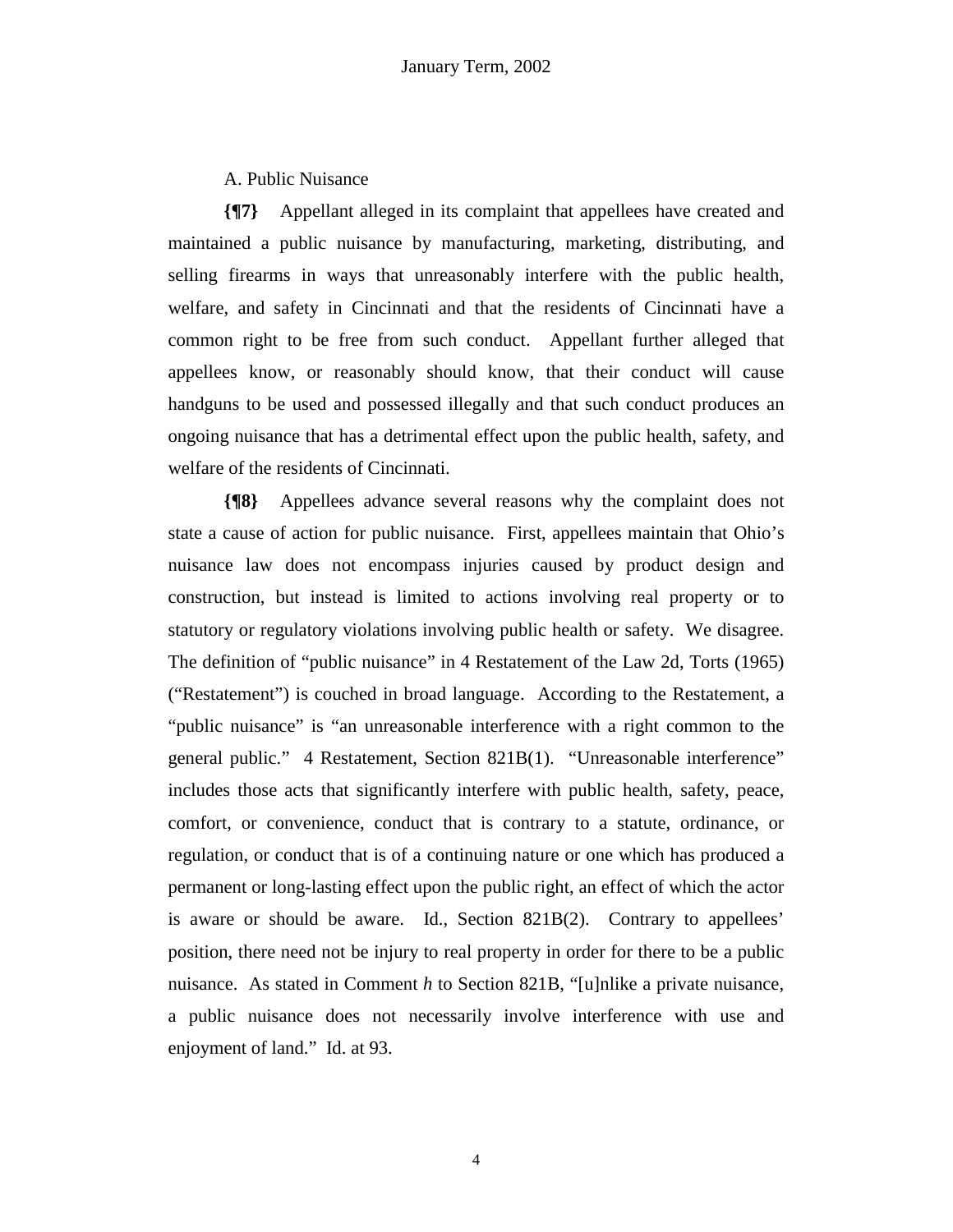**{¶9}** Moreover, although we have often applied public nuisance law to actions connected to real property or to statutory or regulatory violations involving public health or safety,<sup>3</sup> we have never held that public nuisance law is strictly limited to these types of actions. The court of appeals relied on our decision in *Franks v. Lopez* (1994), 69 Ohio St.3d 345, 632 N.E.2d 502, to support its view that allegedly defective product designs are not nuisances. However, the *Franks* decision was strictly limited to the question of whether the allegedly defective design and construction of a roadway intersection and the failure to erect signage or guardrails constituted a nuisance in the context of sovereign immunity. It does not involve the broader question that we are presented with here.

**{¶10}** Nor should *Franks* be interpreted to mean that public-nuisance law cannot cover injuries caused by product design and construction. Instead, we find that under the Restatement's broad definition, a public-nuisance action can be maintained for injuries caused by a product if the facts establish that the design, manufacturing, marketing, or sale of the product unreasonably interferes with a right common to the general public.

**{¶11}** Even the Supreme Court of Connecticut, in *Ganim v. Smith & Wesson Corp.,* 258 Conn. at 369-370, 780 A.2d 98, while dismissing the lawsuit for lack of standing, acknowledged that the definition of a common-law public nuisance was broad enough to include allegations nearly identical to those in appellant's complaint. Likewise, in his concurring opinion below, Judge Hildebrandt, in the belief that public nuisance law did not apply to product liability cases, urged this court to revisit the issue, since, in his view "the city should be permitted to bring suit against the manufacturer of a product under a

 $\overline{a}$ 

<sup>3.</sup> See, e.g., *Mansfield v. Balliett* (1902), 65 Ohio St. 451, 467, 63 N.E. 86 (pollution of stream on plaintiff's property due to defendant municipality's discharge of sewage downstream constitutes a nuisance).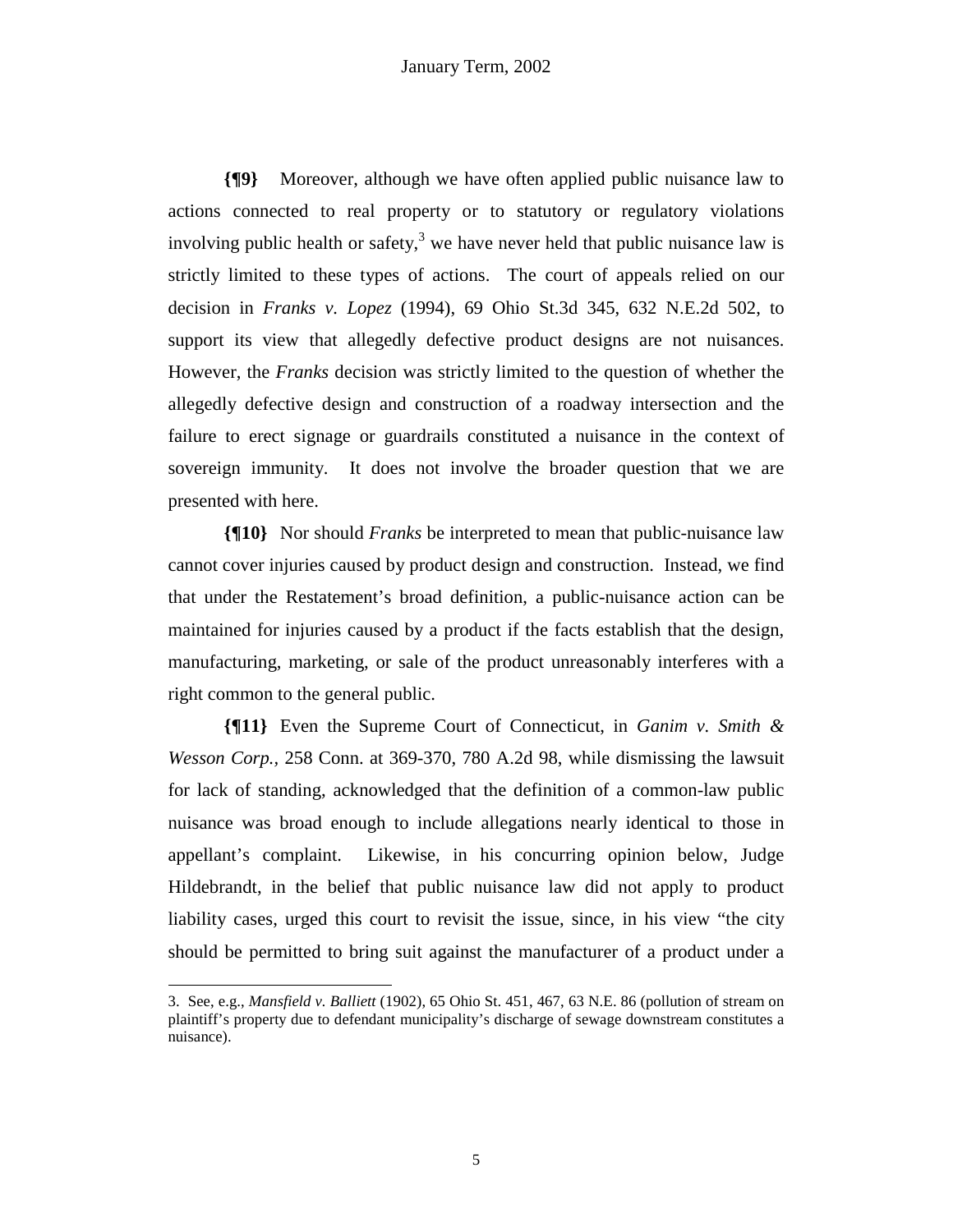public-nuisance theory, when, as here, the product has allegedly resulted in widespread harm and widespread costs to the city as a whole and to its citizens individually." See, also, *Young v. Bryco Arms* (2001), 327 Ill.App.3d 948, 262 Ill.Dec. 175, 765 N.E.2d 1, where the First District Appellate Court of Illinois held that the plaintiffs, surviving relatives of five gunshot victims, sufficiently pled a public nuisance claim against various gun manufacturers, wholesale distributors, and retail gun dealers, finding that the misconduct alleged (that the defendants' marketing and distribution practices allowed an underground firearms market to flourish) fell within the ambit of the Restatement's broad definition of public nuisance.

**{¶12}** Appellees further argue that they cannot be held liable for the harm alleged because they did not have control over the alleged nuisance at the time of injury. Contrary to appellees' position, it is not fatal to appellant's public nuisance claim that appellees did not control the actual firearms at the moment that harm occurred.

**{¶13}** Appellant's complaint alleged that appellees created a nuisance through their ongoing conduct of marketing, distributing, and selling firearms in a manner that facilitated their flow into the illegal market. Thus, appellant alleged that appellees control the creation and supply of this illegal, secondary market for firearms, not the actual use of the firearms that cause injury. See *Boston v. Smith & Wesson,* 12 Mass.L.Rptr. 225, 2000 WL 1473568, at \* 14. Just as the individuals who fire the guns are held accountable for the injuries sustained, appellees can be held liable for creating the alleged nuisance.

**{¶14}** Appellees also contend that appellant's nuisance claim cannot go forward because the distribution of firearms is highly regulated and covers "legislatively authorized conduct." As a result, appellees believe that the nuisance claim was properly dismissed because "[w]hat the law sanctions cannot be held to be a public nuisance." *Mingo Junction v. Sheline* (1935), 130 Ohio St.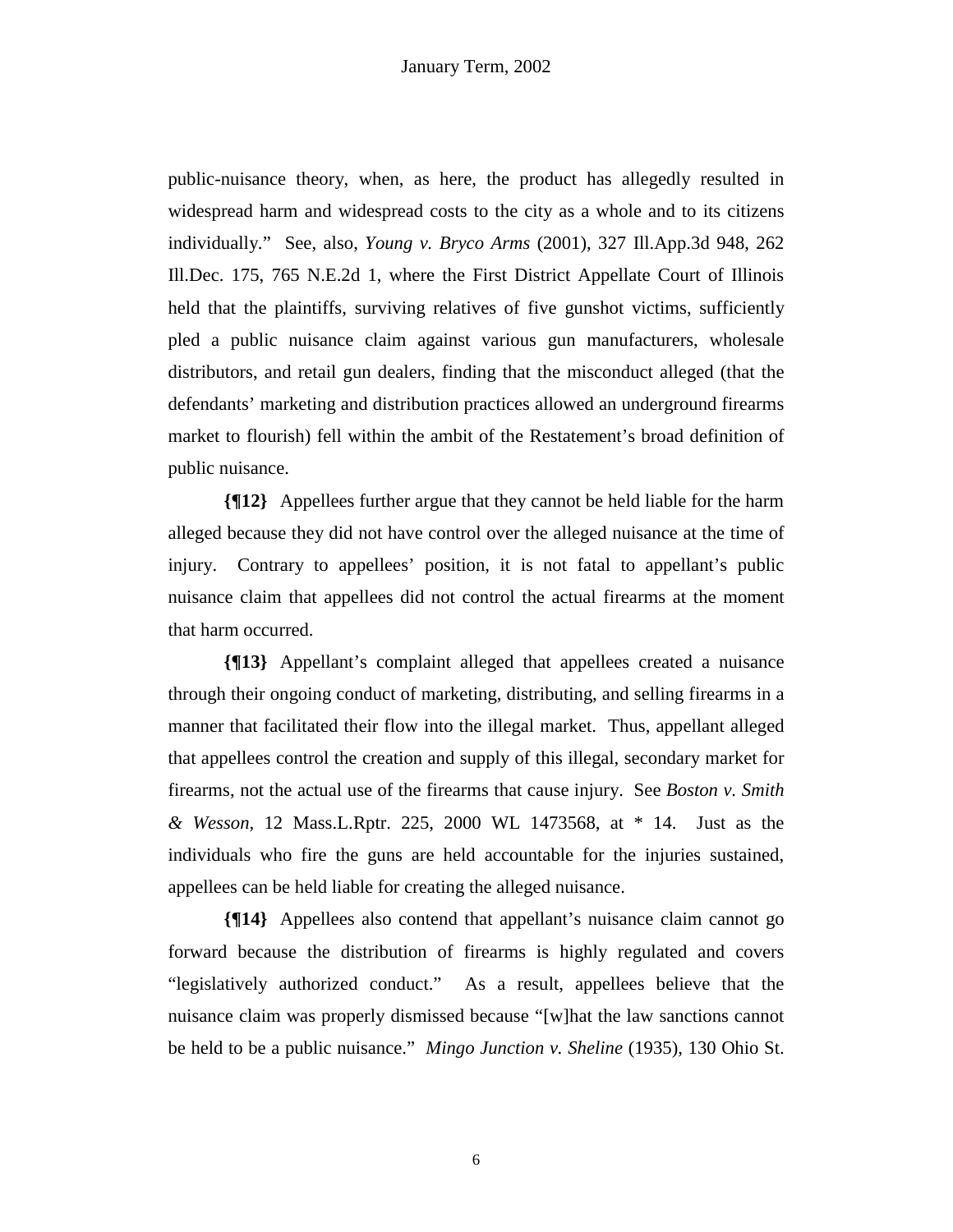34, 3 O.O. 78, 196 N.E. 897, paragraph three of the syllabus. Even though there exists a comprehensive regulatory scheme involving the manufacturing, sales, and distribution of firearms, see, e.g.*,* Section 922, Title 18, U.S.Code; Part 178, Title 27, C.F.R., the law does not regulate the distribution practices alleged in the complaint.

**{¶15}** Finally, appellees argue that the public nuisance claim fails because appellant has failed to plead an underlying tort to support either an absolute public nuisance claim based on intentional or ultrahazardous activity or a negligence-based claim of qualified public nuisance.<sup>4</sup> However, the complaint clearly alleged both intentional and negligent misconduct on appellees' part. For example, Paragraph 119 of the complaint alleged that defendants "intentionally and recklessly market, distribute and sell handguns that defendants know, or reasonably should know, will be obtained by persons with criminal purposes \* \*  $*$  "

**{¶16}** Therefore, under these circumstances, we find that appellant has adequately pled its public-nuisance claim and has set forth sufficient facts necessary to overcome appellees' motion to dismiss.

B. Negligence

1

**{¶17}** Appellant further alleged in its complaint that appellees were negligent in failing to exercise reasonable care in designing, manufacturing, marketing, advertising, promoting, distributing, supplying, and selling their firearms without ensuring that the firearms were safe for their intended and

<sup>4.</sup> A nuisance can be further classified as an absolute nuisance (nuisance per se) or as a qualified nuisance. *Taylor v. Cincinnati* (1944), 143 Ohio St. 426, 28 O.O. 369, 55 N.E.2d 724, paragraphs two and three of the syllabus. With an absolute nuisance, the wrongful act is either intentional or unlawful and strict liability attaches notwithstanding the absence of fault because of the hazards involved (*Metzger v. Pennsylvania, Ohio & Detroit RR. Co.* [1946], 146 Ohio St. 406, 32 O.O. 450, 66 N.E.2d 203, paragraph one of the syllabus), whereas a qualified nuisance involves a lawful act "so negligently or carelessly done as to create a potential and unreasonable risk of harm, which in due course results in injury to another." Id. at paragraph two of the syllabus. A qualified nuisance hinges upon proof of negligence. Id.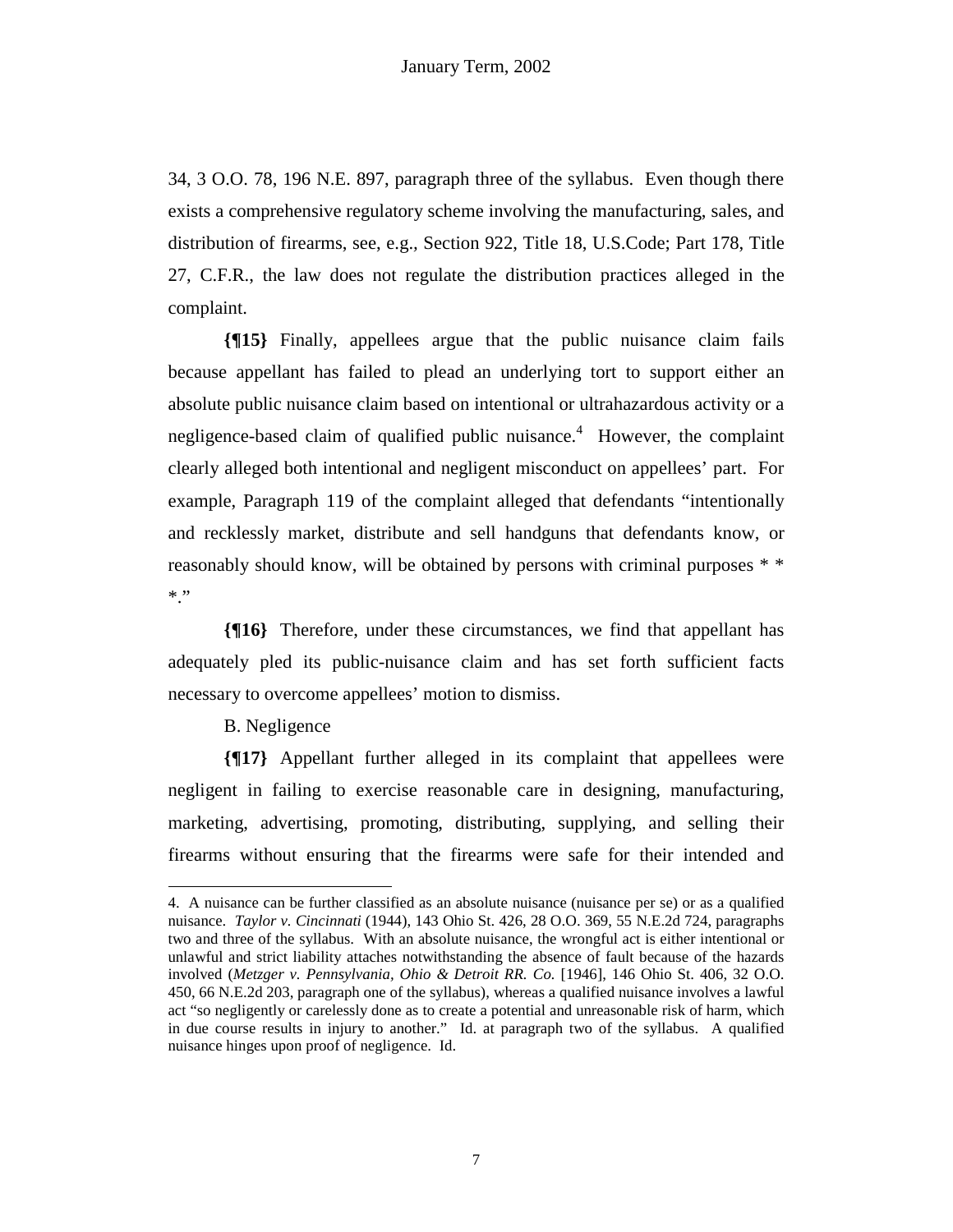foreseeable use by consumers. In addition, the complaint alleged that appellees failed to exercise reasonable care to provide a full warning to consumers of the risks associated with firearms.

**{¶18}** In order to maintain a negligence action, the plaintiff must show the existence of a duty, a breach of that duty, and that the breach of that duty proximately caused the plaintiff's injury. *Jeffers v. Olexo* (1989), 43 Ohio St.3d 140, 142, 539 N.E.2d 614. The court of appeals in the instant case upheld the dismissal of the negligence claims on the ground that the city could not establish that the defendants owed it any duty. In reaching this conclusion, the court cited *Gelbman v. Second Natl. Bank of Warren* (1984), 9 Ohio St.3d 77, 9 OBR 280, 458 N.E.2d 1262, and *Simpson v. Big Bear Stores Co.* (1995), 73 Ohio St.3d 130, 652 N.E.2d 702, for the proposition that a duty to control the conduct of a third party arises only if a "special relationship" exists between the parties. See, also, 2 Restatement, Section 315. Since there was no special relationship, the court of appeals concluded that the defendants owed no duty to appellant.

**{¶19}** The court of appeals misconstrued the nature of appellant's negligence claims and erred in relying on the above authorities to dismiss those claims for lack of duty. In both *Gelbman* and *Simpson,* the issue before this court was whether, based on their status as property owners, the defendants owed a duty to protect persons such as business invitees from the negligence or criminal acts of third parties that occur outside the owner's property and beyond the owner's control. In contrast, the negligence issue before us is not whether appellees owe appellant a duty to control the conduct of third parties. Instead, the issue is whether appellees are themselves negligent by manufacturing, marketing, and distributing firearms in a way that creates an illegal firearms market that results in foreseeable injury. Consequently, the "special relationship" rule is not

1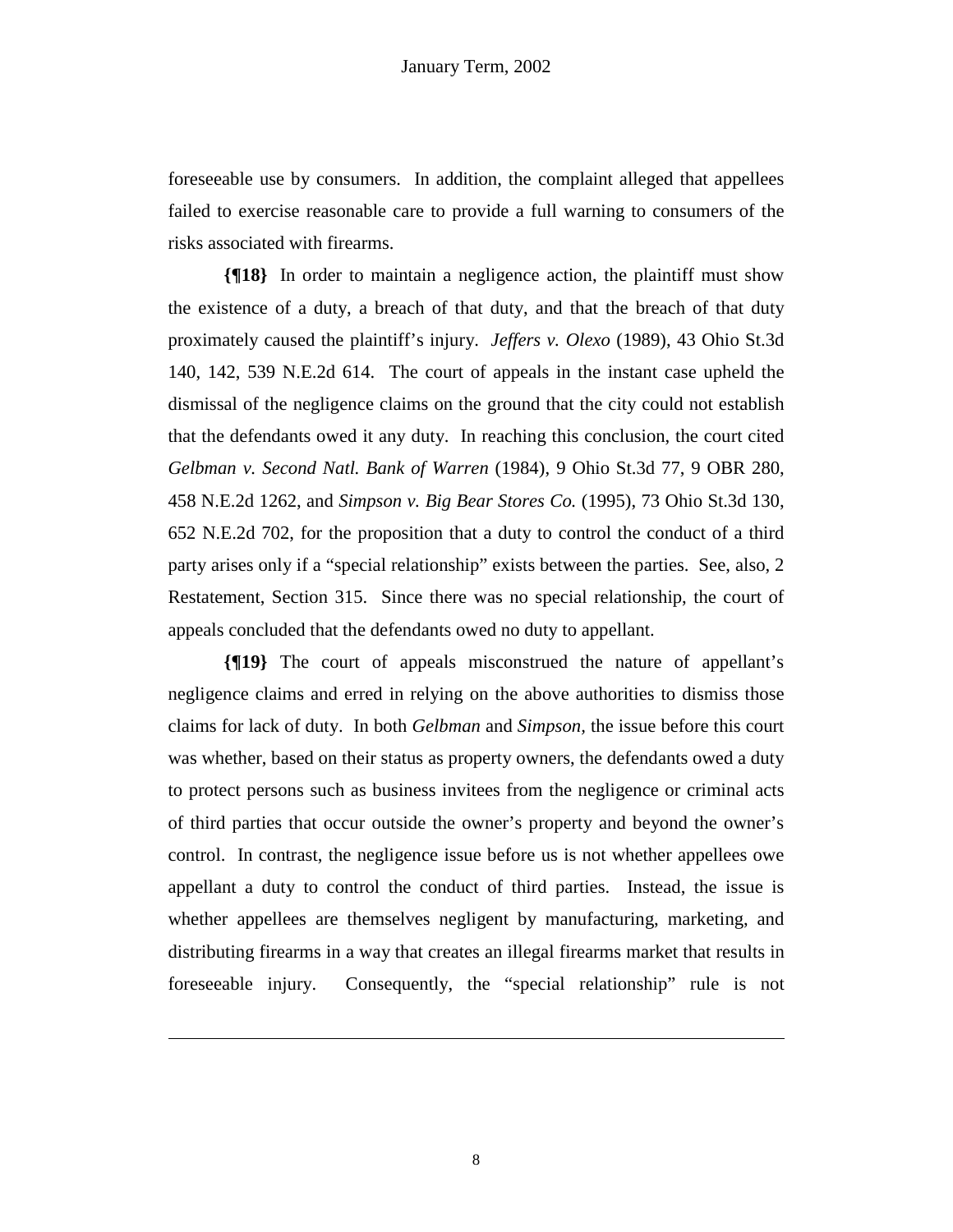determinative of the issue presented here. Instead, the allegations of the complaint are to be addressed without resort to that rule.

**{¶20}** The court in *Boston v. Smith & Wesson,* 12 Mass.L.Rptr. 225, 2000 WL 1473568, understood this distinction. When the gun defendants made a similar argument, that the city's negligent marketing and distribution claims failed because the defendants did not owe the city any duty to protect it from the criminal acts of third parties, the court stated:

**{¶21}** "Plaintiffs do not allege that Defendants were negligent for failure to protect from harm but that Defendants engaged in conduct the foreseeable result of which was to cause harm to Plaintiffs. \* \* \*

**{¶22}** "Taking Plaintiffs' allegations as true, Defendants have engaged in affirmative acts (i.e., creating an illegal, secondary firearms market) by failing to exercise adequate control over the distribution of their firearms. Thus, it is affirmative conduct that is alleged—the creation of the illegal, secondary firearms market. The method by which Defendants created this market, it is alleged, is by designing or selling firearms without regard to the likelihood the firearms would be placed in the hands of juveniles, felons or others not permitted to use firearms in Boston. \* \* \* Taken as true, these facts suffice to allege that Defendants' conduct unreasonably exposed Plaintiffs to a risk of harm. Worded differently, the Plaintiffs were, from Defendants' perspective, foreseeable plaintiffs. Thus, the court need not decide whether Defendants owed a duty greater than the basic duty." (Footnotes omitted.) 12 Mass.L.Rptr. 225, 2000 WL 1473568, at \* 15.

**{¶23}** The court in *White v. Smith & Wesson,* 97 F.Supp.2d 816, also applied straight negligence principles. In allowing plaintiffs' negligence claims to survive a Civ.R.  $12(B)(6)$  motion to dismiss, the court noted, "It cannot be said, as a matter of law, that Defendants are free from negligence because they do not owe Plaintiffs a duty of care. It is now, unfortunately, the common American experience that firearms in the hands of children or other unauthorized users can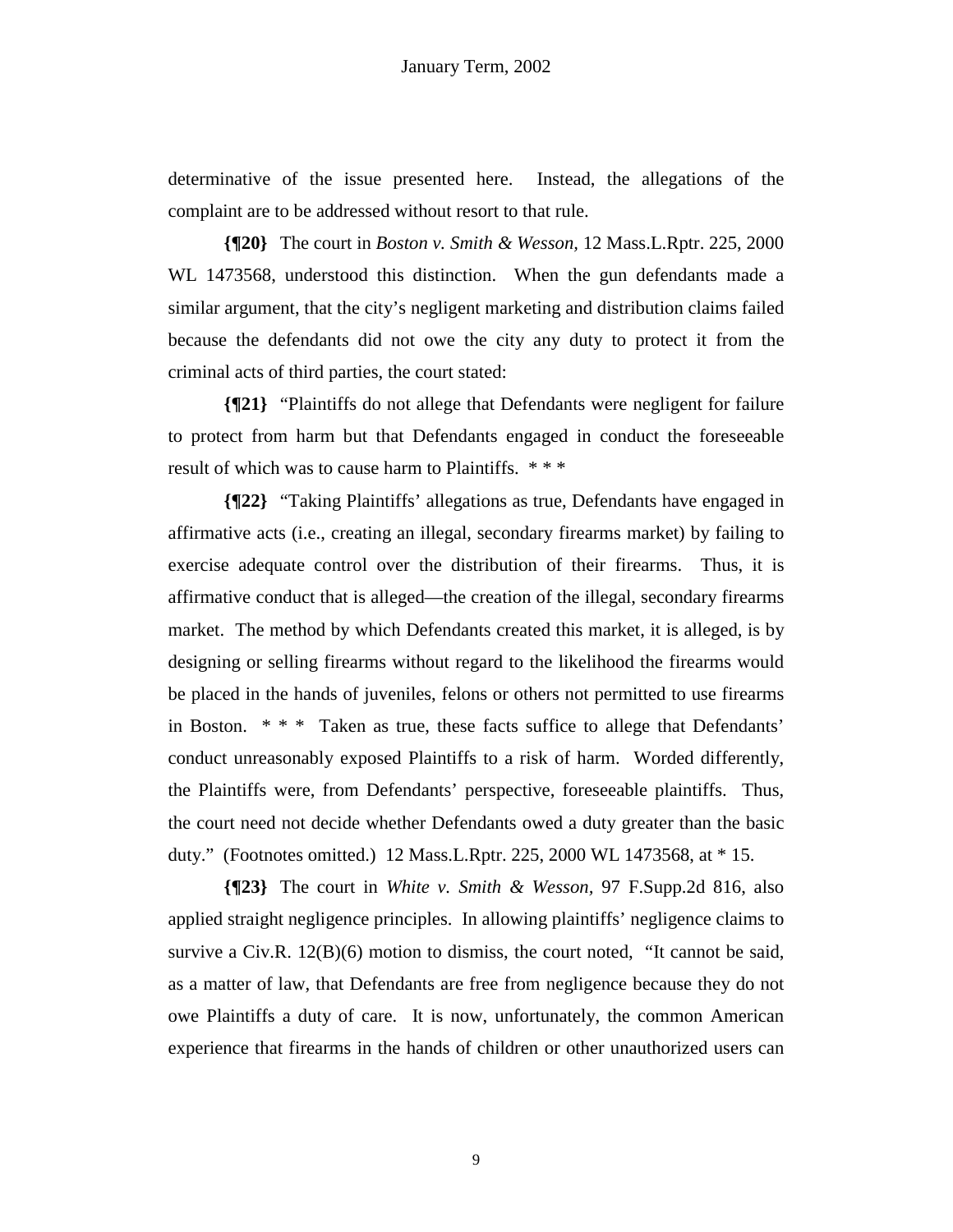create grave injury to themselves and others, thus creating harm to municipalities through physical and economic injury. It is often for a jury to decide whether a plaintiff falls within the range of a defendant's duty of care and whether that duty was fulfilled.  $**$  In this matter, the question is whether a reasonably prudent gun manufacturer should have anticipated an injury to the Plaintiffs as a probable result of manufacturing, marketing, and distributing a product with an alleged negligent design."

**{¶24}** The court in *James v. Arcadia Machine & Tool* (Dec. 11, 2001), N.J.Super. No. ESX-L-6-59-99, also recognized the importance of allowing the plaintiffs to advance their negligence claims against the gun defendants. The court reasoned, "With no more than paper allegations and a complete absence of discovery, it would be manifestly unfair to bar the Plaintiff[s] [Newark and its mayor] from attempting to present appropriate evidence to bridge the gap between breach of duty and damages." Id. at 26-27.

**{¶25}** We agree with the rationale employed by these courts and similarly conclude that appellant has alleged a cause of action in negligence. Therefore, we find that the court of appeals erred in upholding the dismissal of the negligence counts.

C. Product Liability

**{¶26}** Appellant also seeks recovery under two products liability theories, for defective design and failure to warn. In its complaint, appellant alleged that the guns manufactured or supplied by appellees were defective because they do not incorporate feasible safety devices that would prevent unauthorized use and foreseeable injuries. As to the cause of action for failure to warn, appellant alleged that appellees manufactured or supplied guns without adequate warning of their dangerousness or instruction as to their use.

**{¶27}** The court of appeals upheld the dismissal of these claims, finding that the complaint was deficient because it did not allege with specificity "a single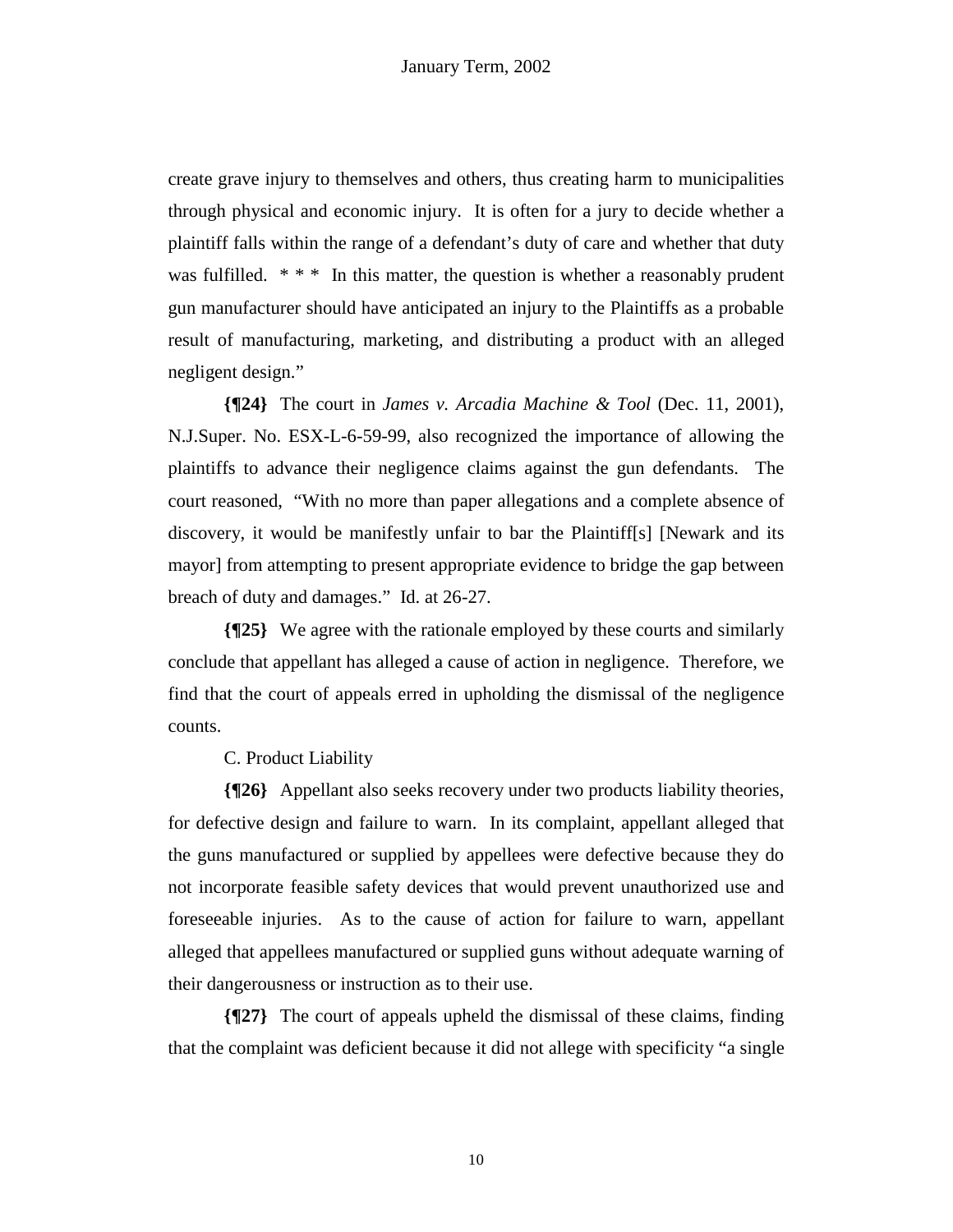defective condition in a particular model of gun at the time it left its particular manufacturer." Furthermore, the court held that the city could not bring its claims under the Product Liability Act, R.C. 2307.71 et seq., because it could prove no harm to itself. Nor could it recover economic loss alone under the Act, citing R.C. 2307.71(B) and (G), 2307.79, and *LaPuma v. Collinwood Concrete* (1996), 75 Ohio St.3d 64, 661 N.E.2d 714, syllabus. In his concurring opinion, Judge Painter stated his belief that had the claims not been barred by remoteness, the product liability claims remained viable causes of action under the common law. Judge Painter also said that he disagreed "with the majority's conclusion that the city's products-liability claims fail because the city's complaint did not allege particular guns or defective conditions that caused direct injuries.

**{¶28}** "Notice pleading is still the law, and the city clearly alleged that each defendant has manufactured defective products by failing to implement alternative safety designs. That was enough to give the manufacturers fair notice of the claims against them."

**{¶29}** We agree with the reasoning of Judge Painter's concurring opinion. Contrary to the appellate court's majority opinion, since Ohio is a notice-pleading state, Ohio law does not ordinarily require a plaintiff to plead operative facts with particularity.<sup>5</sup> Under the Ohio Rules of Civil Procedure, a complaint need only contain "a short and plain statement of the claim showing that the party is entitled to relief." Civ.R.  $8(A)(1)$ . Consequently, "as long as there is a set of facts, consistent with the plaintiff's complaint, which would allow the plaintiff to recover, the court may not grant a defendant's motion to dismiss." *York v. Ohio State Hwy. Patrol* (1991), 60 Ohio St.3d 143, 145, 573 N.E.2d 1063.

-

<sup>5.</sup> In *York v. Ohio State Hwy. Patrol* (1991), 60 Ohio St.3d 143, 573 N.E.2d 1063, we stated that only in a few circumscribed types of cases, such as a workplace intentional tort or a negligenthiring claim against a religious institution, do we require that the plaintiff plead operative facts with particularity. Id. at 145, 573 N.E.2d at 1065.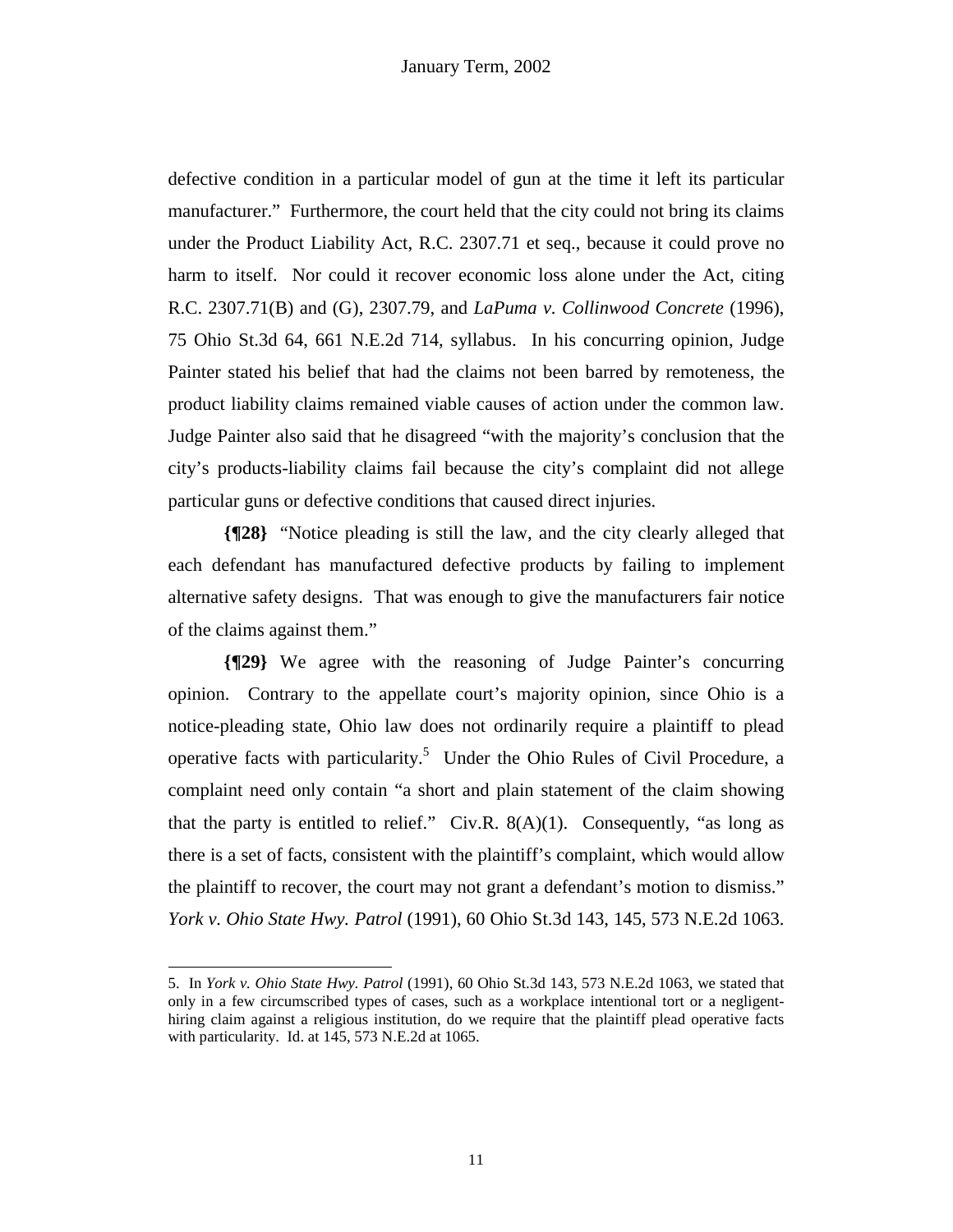Appellant's complaint withstands this test of notice pleading, since it alleged that appellees had manufactured or supplied defective guns without appropriate safety features. See *White,* 97 F.Supp.2d at 827. Appellant was not required to allege with specificity that particular guns were defective and as a result caused particular injuries.

**{¶30}** Nevertheless, appellant is precluded from bringing its statutory product liability claims. Under the Product Liability Act, a claimant (including a governmental entity) cannot recover economic damages alone. Instead, in order to fall within the purview of the Act, and to be considered a "product liability claim" under R.C. 2307.71(M), the complaint must allege damages other than economic ones. *LaPuma v. Collinwood Concrete* (1996), 75 Ohio St.3d 64, 661 N.E.2d 714, syllabus.<sup>6</sup> In this case, since appellant alleged only economic damages, it has not set forth a statutory product liability claim and is consequently barred from bringing any such claims under the Act.

**{¶31}** However, the failure to allege other than economic damages does not necessarily destroy the right to pursue common-law product liability claims. Id. at syllabus. In *Carrel v. Allied Prods. Corp.* (1997), 78 Ohio St.3d 284, 677 N.E.2d 795, paragraph one of the syllabus, we held, "The common-law action of negligent design survives the enactment of the Ohio Products Liability Act, R.C. 2307.71 *et seq.*"Therefore, although appellant is precluded from asserting its claims under Ohio's Product Liability Act, it can still assert its common-law negligent design claims. At common law, a product is defective in design "if it is more dangerous than an ordinary consumer would expect when used in an

1

<sup>6.</sup> A claimant can recover economic losses only after first establishing that it can recover compensatory damages for harm from a manufacturer or supplier. R.C. 2307.79. "Harm" is defined as "death, physical injury to person, serious emotional distress, or physical damage to property other than the product in question. Economic loss is not 'harm.' " R.C. 2307.71(G). Since appellant did not allege that it suffered harm within the meaning of the Act, it cannot recover for economic loss under R.C. 2307.79.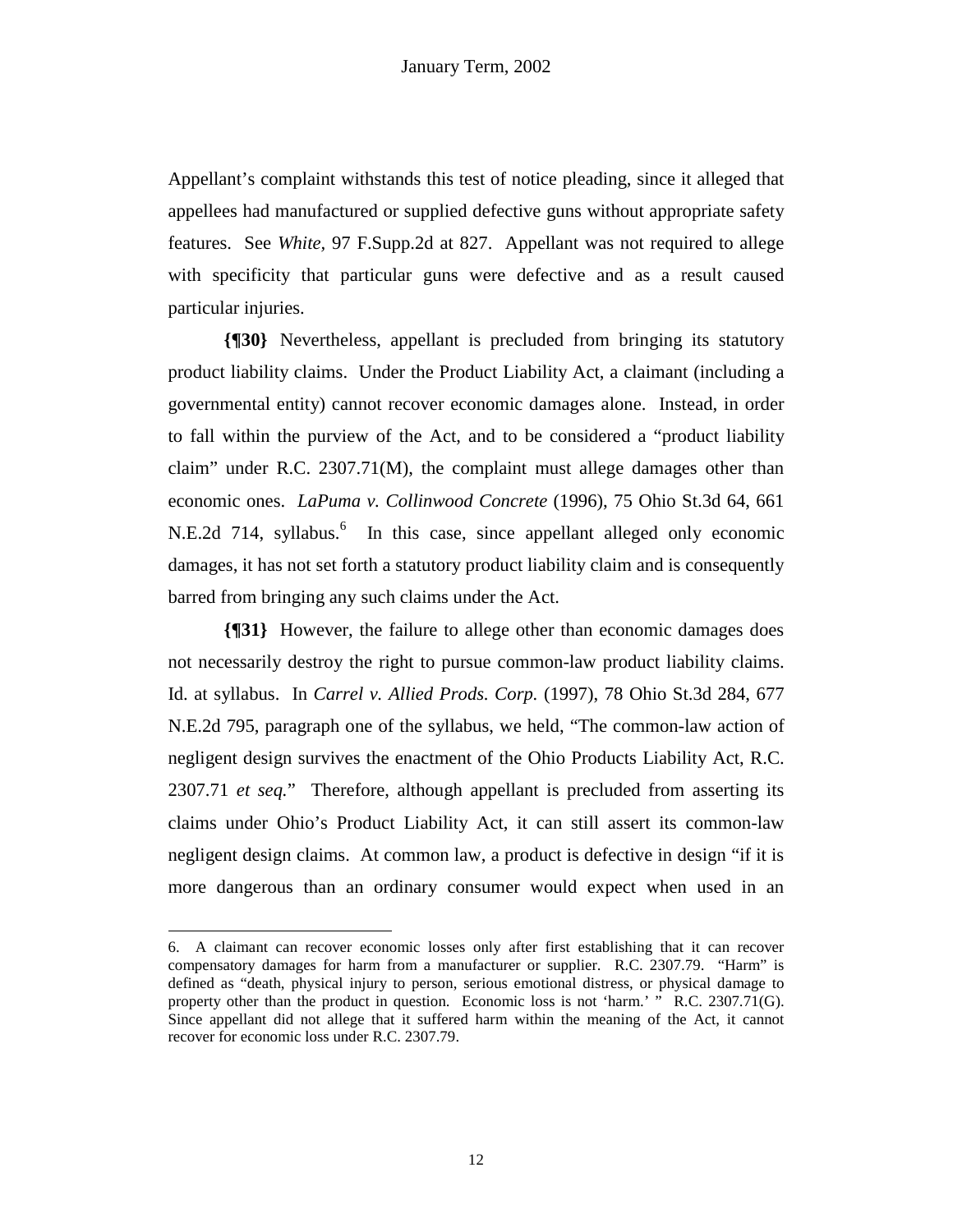intended or reasonably foreseeable manner or if the benefits of the challenged design do not outweigh the risk inherent in such design." *Knitz v. Minster Machine Co.* (1982), 69 Ohio St.2d 460, 23 O.O.3d 403, 432 N.E.2d 814, syllabus. Moreover, a product may be defective in design if the manufacturer fails to incorporate feasible safety features to prevent foreseeable injuries. *Perkins v. Wilkinson Sword, Inc.* (1998), 83 Ohio St.3d 507, 511, 700 N.E.2d 1247. Appellant has set forth a common-law defective design claim by alleging that appellees have failed to design their firearms with feasible safety features.<sup>7</sup>

**{¶32}** We likewise find that appellant can bring a common-law failureto-warn claim. Under the rationale espoused in *Carrel v. Allied Prods. Corp., supra*, the statute does not clearly state that it intended R.C. 2307.76, the failureto-warn statute, to supersede the common-law action. Id., 78 Ohio St.3d at 288, 677 N.E.2d 795. Thus, the common-law failure-to-warn claim survives the enactment of Ohio's Product Liability Act, R.C. 2307.71 et seq.

**{¶33}** To recover under a failure-to-warn theory at common law, the plaintiff must prove that the manufacturer knew or should have known, in the exercise of reasonable care, of the risk or hazard about which it failed to warn and that the manufacturer failed to take precautions that a reasonable person would take in presenting the product to the public. *Crislip v. TCH Liquidating Co.*  (1990), 52 Ohio St.3d 251, 257, 556 N.E.2d 1177.

**{¶34}** The court of appeals reasoned that the failure-to-warn claim could not go forward because the defendants owe no duty to warn of the dangers

1

<sup>7.</sup> According to appellant, the feasible safety features include internal locking devices to "personalize" guns to prevent unauthorized users from firing them, chamber-loaded indicators to indicate that a round is in the chamber, and magazine-disconnect safeties that prevent guns from firing when the magazine is removed. On March 17, 2000, Smith & Wesson announced a settlement agreement with various cities, state attorneys general, and the Department of Housing and Urban Development in which it agreed to change its distribution practices and implement certain safety devices. See Dao, Under Legal Siege, Gun Maker Agrees to Accept Curbs, New York Times (Mar. 18, 2000), at A1.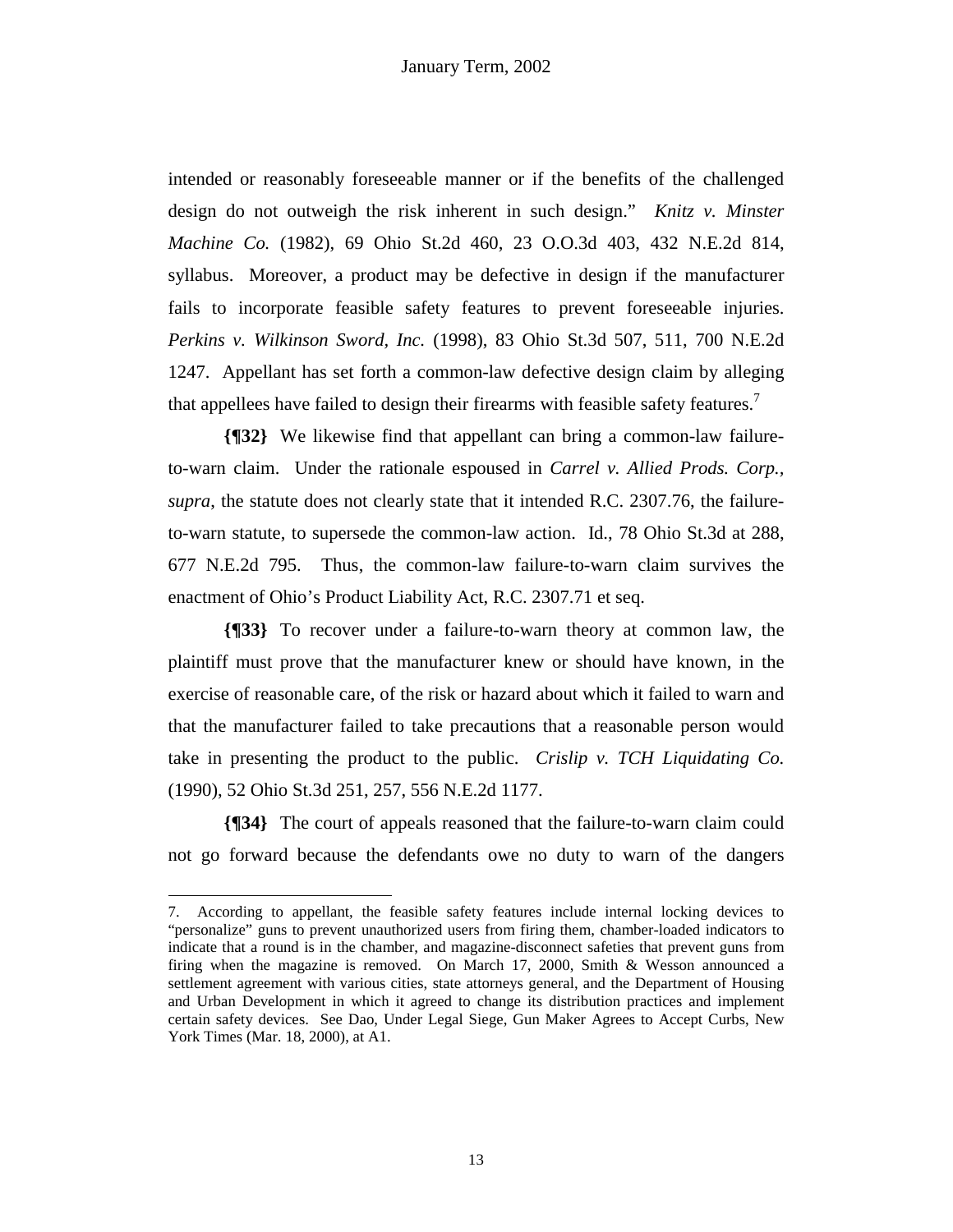associated with firearms, which are open and obvious dangers. Although, in general, the dangers associated with firearms are open and obvious, appellant has alleged sufficient facts in its complaint to overcome a motion to dismiss. As pointed out by Judge Painter's concurrence, some of the allegations involve risks that are not open and obvious, such as the fact that a semiautomatic gun can hold a bullet even when the ammunition magazine is empty or removed. Therefore, since appellant properly alleges failure to warn, this claim withstands a motion to dismiss. See, also, *White v. Smith & Wesson,* 97 F.Supp.2d at 827-828, where the court refused to hold as a matter of law that the use of handguns involved an "open and obvious risk."

# II. Remoteness

**{¶35}** Appellees maintain that even if appellant could establish any of the elements of the individual torts it alleged, the injuries to the city are still too remote to create liability on the part of the gun manufacturers and trade associations. In essence, appellees argue that remoteness bars recovery, since the causal connection between the alleged wrongdoing and the alleged harm is too tenuous and remote and because the claims asserted are indirect and wholly derivative of the claims of others.

**{¶36}** Remoteness is not an independent legal doctrine but is instead related to the issues of proximate causation or standing. *White,* 97 F.Supp.2d at 823; *Boston v. Smith & Wesson Corp.*, 12 Mass.L.Rptr. 225, 2000 WL 1473568, at \* 4, fn. 20. Thus, a complaint will fail on remoteness grounds if the harm alleged is the remote consequence of the defendant's misconduct (causation) or is wholly derivative of the harm suffered by a third party (standing).

**{¶37}** In *Holmes v. Securities Investor Protection Corp.* (1992), 503 U.S. 258, 112 S.Ct. 1311, 117 L.Ed.2d 532, the United States Supreme Court discussed remoteness and stated that, at least in some cases at common law, there must be "some direct relation between the injury asserted and the injurious conduct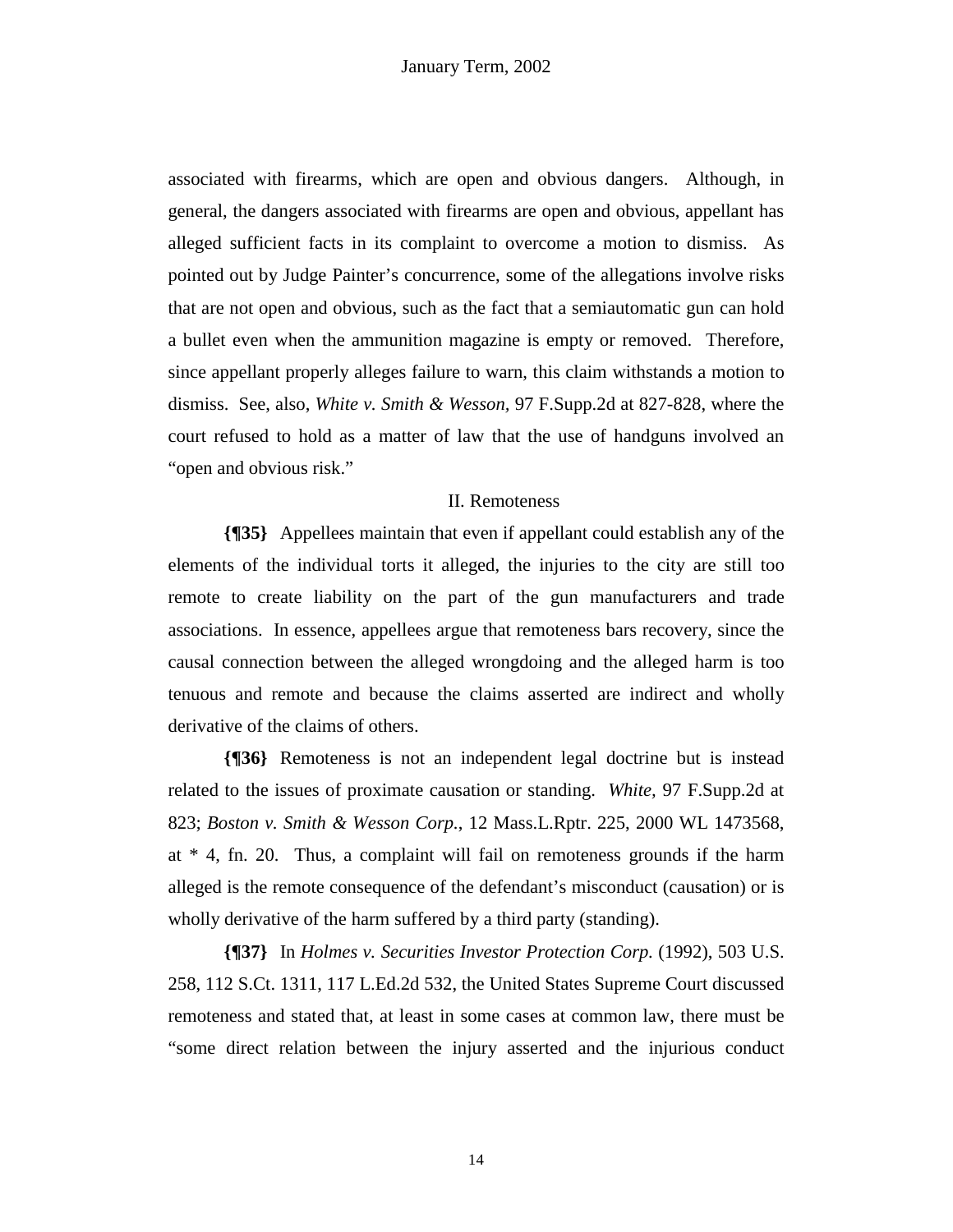alleged." Id. at 268, 112 S.Ct. 1311, 117 L.Ed.2d 532. Thus, "a plaintiff who complained of harm flowing merely from the misfortunes visited upon a third person by the defendant's acts was generally said to stand at too remote a distance to recover." Id. at 268-269, 112 S.Ct. 1311, 117 L.Ed.2d 532, citing 1 Sutherland, Law of Damages (1882) 55-56. In *Holmes*, the court explained why directness of relationship is a requirement of causation: (1) indirectness adds to the difficulty in determining which of the plaintiff's damages can be attributed to the defendant's misconduct, (2) recognizing the claims of the indirectly injured would complicate the apportionment of damages among plaintiffs to avoid multiple recoveries, and (3) these complications are unwarranted given the availability of other parties who are directly injured and who can remedy the harm without these associated problems. Id. at 269-270, 112 S.Ct. 1311, 117 L.Ed.2d 532.

**{¶38}** In applying these factors to handgun litigation, the courts have taken divergent positions. While some courts have found that remoteness bars recovery (see, e.g., *Ganim v. Smith & Wesson Corp.,* 258 Conn. 313, 780 A.2d 98, using the "standing" aspect of remoteness), the courts in *White v. Smith & Wesson*, 97 F.Supp.2d 816, and in *Boston v. Smith & Wesson*, 12 Mass.L.Rptr. 225, 2000 WL 1473568, have rejected the remoteness argument. In *White*, for instance, the court concluded that remoteness did not deprive the city and the mayor of standing to sue the gun manufacturers and trade associations, since the plaintiffs were "asserting their own rights and interests and, while their claims would impact the health and safety of others, their claims are not based on the rights of others, but rather the rights of the City to sue for the harm and economic losses it has incurred, as well as their claims of unjust enrichment and nuisance abatement." Id. at 825.

**{¶39}** Similarly, in *Boston v. Smith & Wesson Corp.*, although the court acknowledged that some of the injuries alleged appear to arise from harm to others, it stated that "this alleged harm is in large part not 'wholly derivative of'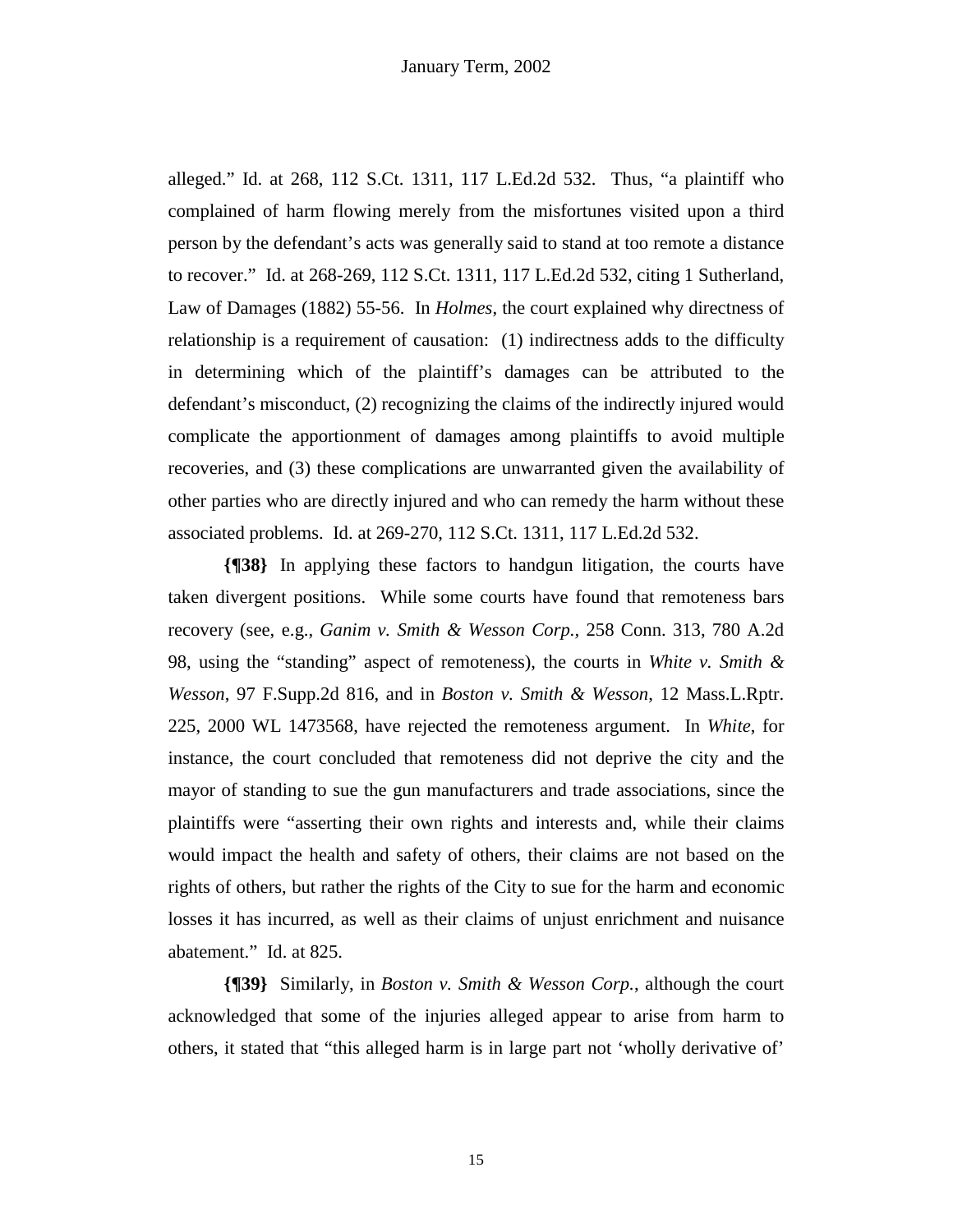or 'purely contingent on' harm to third parties. [H]arm to Plaintiffs may exist even if no third party is harmed. \* \* \* Even if no individual is harmed, Plaintiffs sustain many of the damages they allege due to the alleged conduct of Defendants fueling an illicit market (e.g., costs for law enforcement, increased security, prison expenses and youth intervention services). Similarly, diminished tax revenues and lower property values may harm Plaintiffs separately from any harm inflicted on individuals. \* \* \* Indeed, much of the harm alleged is of a type that can only be suffered by these plaintiffs." (Footnote omitted.) 12 Mass.L.Rptr. 225, 2000 WL 1473568, at  $*$  6.

**{¶40}** We agree with the reasoning espoused in *White* and *Boston*. The complaint in this case alleged that as a direct result of the misconduct of appellees, appellant has suffered "actual injury and damages including, but not limited to, significant expenses for police, emergency, health, prosecution, corrections and other services."

**{¶41}** Under the Civ.R. 12(B)(6) standard, we must presume that all factual allegations are true. See *Warth v. Seldin* (1975), 422 U.S. 490, 501, 95 S.Ct. 2197, 45 L.Ed.2d 343, where the United States Supreme Court held that when standing is challenged on a motion to dismiss, the allegations must be construed as if true. Therefore, in taking the allegations in the complaint as true, we find that the alleged harms are direct injuries to appellant, and that such harms are not so remote or indirect as to preclude recovery by appellant as a matter of law.

**{¶42}** With regard to whether causation is too remote in this case, we turn to the three factors outlined in *Holmes*, 503 U.S. at 269-270, 112 S.Ct. 1311, 117 L.Ed.2d 532. The first concern, difficulty of proof, is minimal in this case, since appellant is seeking recovery, in part, for police expenditures and property repairs, which can be easily computed. Under the second factor, there is little risk of double recovery, since appellant is seeking recovery for injuries to itself only.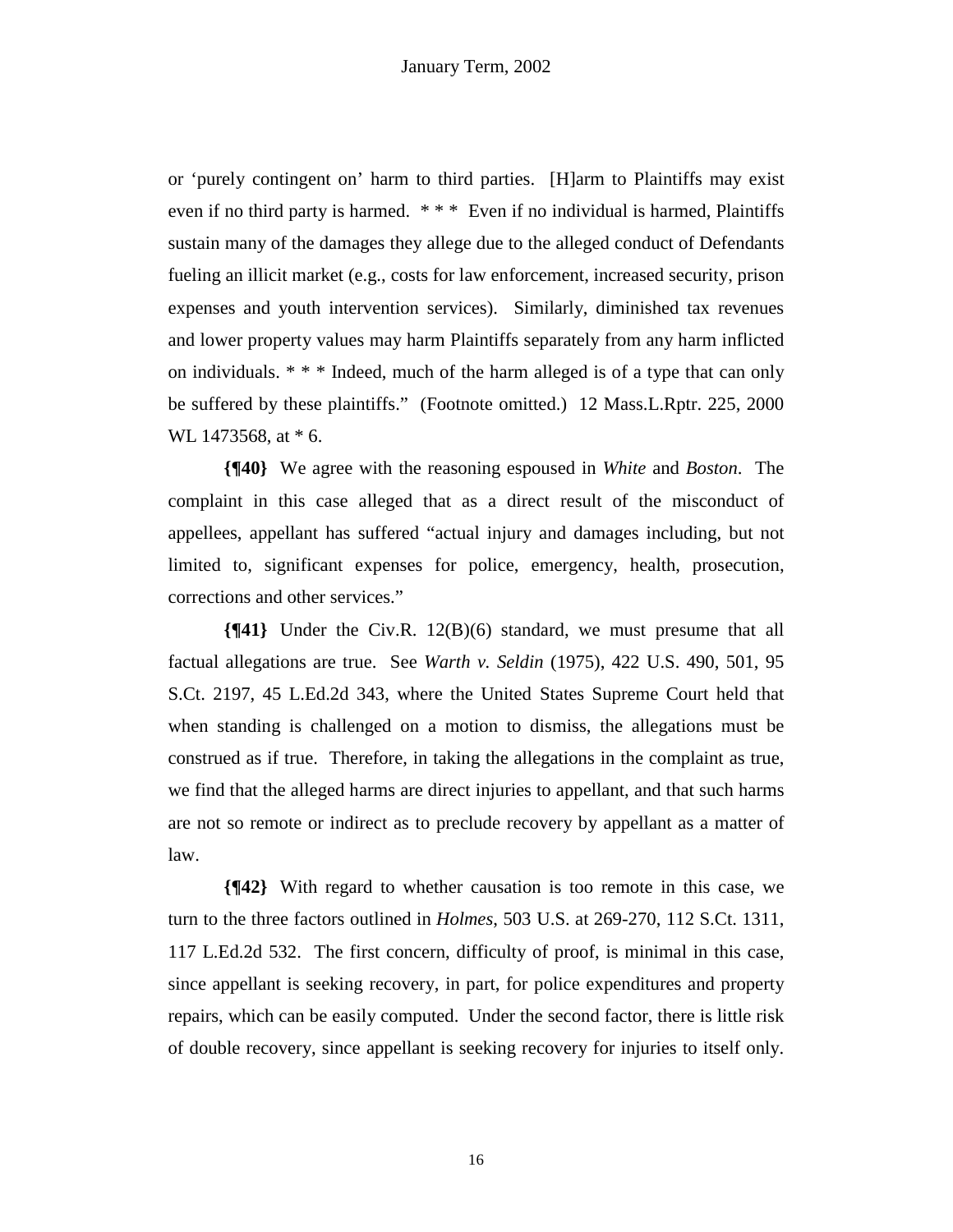Finally, no other person is available to bring suit against appellees for these damages. Under the third factor, *Holmes* asks whether "the general interest in deterring injurious conduct" will be better served by requiring that suit be brought by more directly injured victims. Id., 503 U.S. at 269, 112 S.Ct. 1311, 117 L.Ed.2d 532. Although appellant is indirectly attempting to protect its citizens from the alleged misconduct by the gun manufacturers and trade associations, appellant is seeking recovery for its own harm. Under these circumstances, the general interest will be best served by having this plaintiff bring this lawsuit. We believe that appellant can withstand scrutiny under the *Holmes* test. Consequently, we find that the court of appeals erred in concluding that appellant's claims were too remote for recovery.

III. Recoupment of Cost of Governmental Services

**{¶43}** Appellant alleged in its complaint that due to the misconduct of appellees, it has sustained damages, including "significant expenses for police, emergency, health, corrections, prosecution and other services." Appellees contend that the cost of these public services is nonrecoverable, since these are services the city is under a duty to provide.

**{¶44}** For support, appellees rely in part on *Flagstaff v. Atchison, Topeka & Santa Fe Ry. Co.* (C.A.9, 1983), 719 F.2d 322, a case in which the city sought to recoup police, fire, and other expenses associated with protecting the public from a petroleum gas spill arising from a train derailment. In that case, the court stated that "the cost of public services for protection from fire or safety hazards is to be borne by the public as a whole, not assessed against the tortfeasor whose negligence creates the need for the service. Where such services are provided by the government and the costs are spread by taxes, the tortfeasor does not expect a demand for reimbursement." (Citation omitted.) Id. at 323. The court of appeals accepted this position and held that a municipality may not recover for expenditures for ordinary public services that it has the duty to provide.

17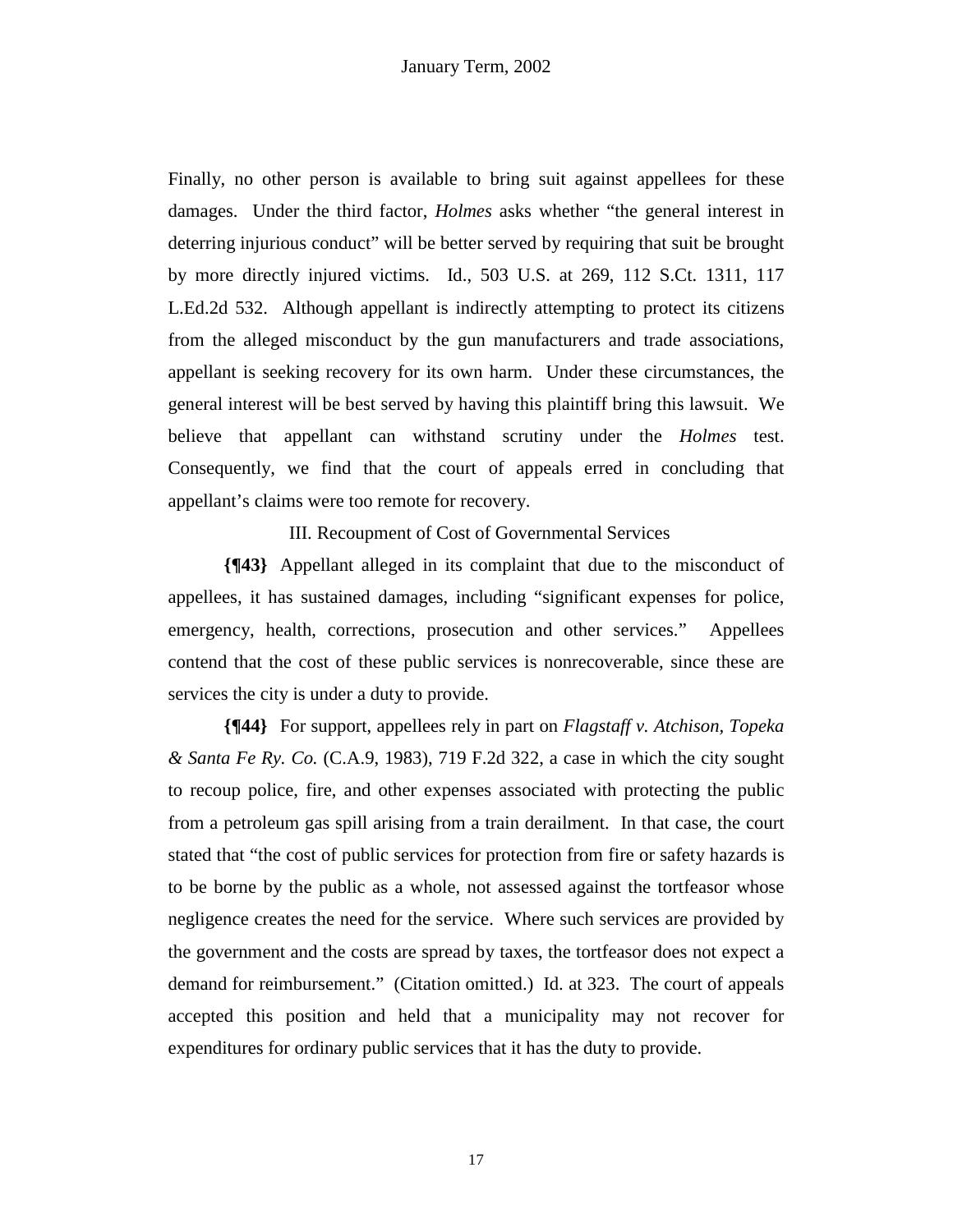**{¶45}** Although a municipality cannot reasonably expect to recover the costs of city services whenever a tortfeasor causes harm to the public, it should be allowed to argue that it may recover such damages in this type of case. Unlike the train derailment that occurred in the *Flagstaff* case, which was a single, discrete incident requiring a single emergency response, the misconduct alleged in this case is ongoing and persistent. The continuing nature of the misconduct may justify the recoupment of such governmental costs. Therefore, if appellant can prove all the elements of the alleged torts, it should be able to recover the damages flowing from appellees' misconduct. Moreover, even the *Flagstaff* court recognized that recovery by a governmental entity is allowed "where the acts of a private party create a public nuisance which the government seeks to abate." *Flagstaff*, 719 F.2d at 324. We therefore reject the court of appeals' holding that appellant cannot recover its governmental costs.

# IV. Constitutional Arguments

**{¶46}** Appellees further argue that appellant is attempting to regulate a national firearms industry and, therefore, its claims are barred under the Commerce Clause and the Due Process Clause of the United States Constitution.

**{¶47}** The Commerce Clause " 'precludes the application of a state statute to commerce that takes place wholly outside of the State's borders, whether or not the commerce has effects within the State.' " *Healy v. Beer Inst.* (1989), 491 U.S. 324*,* 336, 109 S.Ct. 2491, 105 L.Ed.2d 275, quoting *Edgar v. MITE Corp.* (1982), 457 U.S. 624, 642-643, 102 S.Ct. 2629, 73 L.Ed.2d 269. Despite the fact that no statute or regulation is involved in this case, appellees maintain that this litigation violates the Commerce Clause because appellant is seeking extraterritorial jurisdiction over conduct occurring outside Cincinnati's city limits. For support, appellees rely on *BMW of N. Am., Inc. v. Gore* (1996), 517 U.S. 559, 116 S.Ct. 1589, 134 L.Ed.2d 809, which found that Alabama's imposition of economic sanctions on BMW violated the Commerce Clause.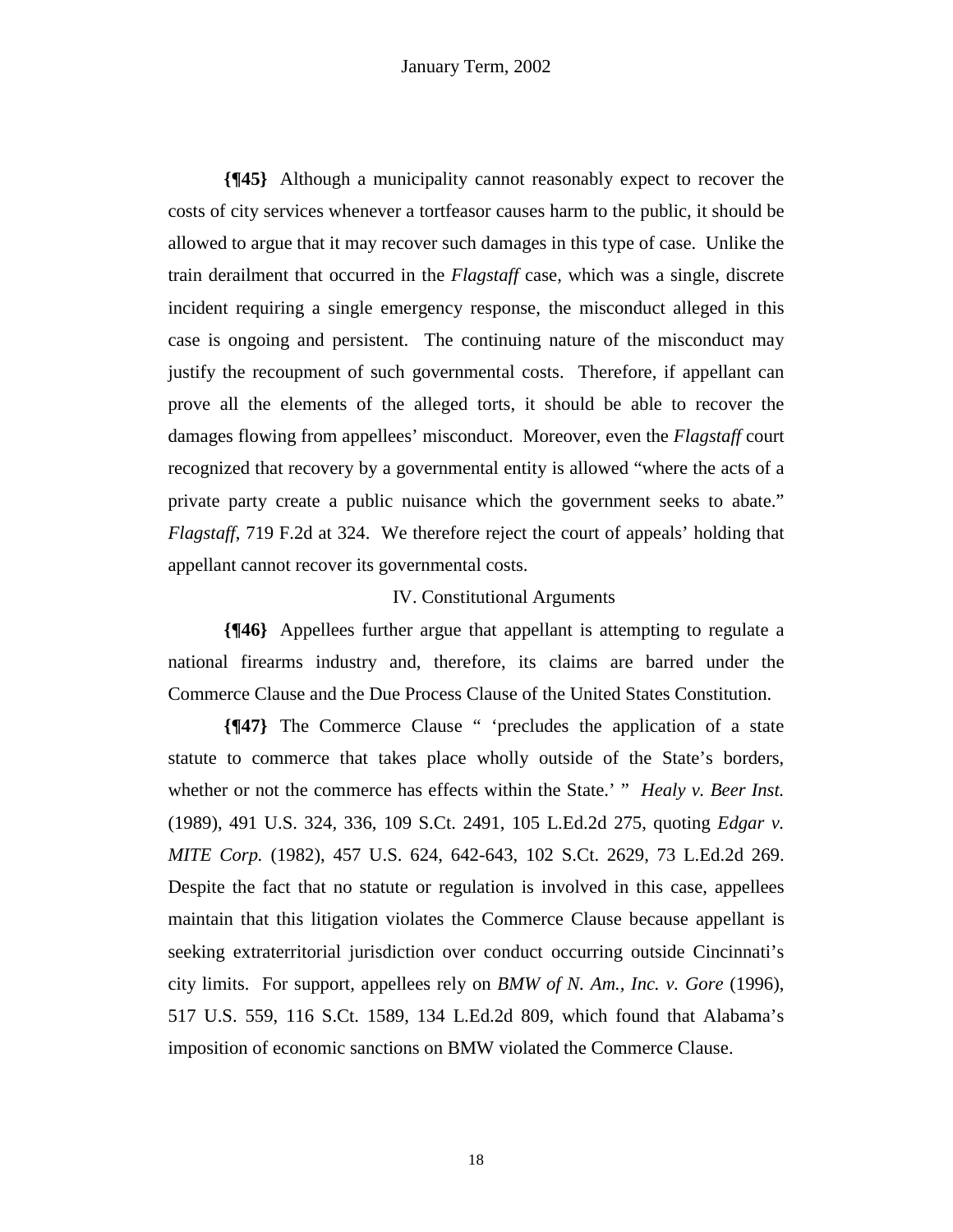**{¶48}** Appellees' reliance on the *BMW* decision is misplaced. In finding a Commerce Clause violation in *BMW*, the court reasoned that Alabama could not impose punitive damages on BMW where the alleged misconduct (repainting a new car without notifying the dealer or purchaser) arose outside Alabama and did not affect Alabama residents. The court's rationale was that "a State may not impose economic sanctions on violators of its laws with the intent of changing the tortfeasors' lawful conduct in other States." Id. at 572, 116 S.Ct. 1589, 134 L.Ed.2d 809. Thus, Alabama could not "punish BMW for conduct that was lawful where it occurred and that had no impact on its residents." Id. at 573, 116 S.Ct. 1589, 134 L.Ed.2d 809.

**{¶49}** Appellant's complaint seeks injunctive relief to enjoin appellees from continuing to engage in what appellant considers to be the unlawful manufacture, marketing, and distribution of unsafe handguns. Although the injunctive relief sought may affect out-of-state conduct, we reject appellees' argument that such relief would violate the Commerce Clause. Unlike the *BMW* case, which involved an excessive punitive damages award intended to change a tortfeasor's lawful conduct in states outside Alabama, in this case, the alleged harm, which may or may not call for punitive damages, directly affects the residents of Cincinnati. Thus, the fact that appellant's claims implicate the national firearms trade does not mean that the requested relief would violate the Commerce Clause. See *White v. Smith & Wesson,* 97 F.Supp.2d at 830, which likewise found no Commerce Clause violation.

**{¶50}** We find no impediment in the Due Process or Commerce Clause that requires dismissal of this lawsuit.

# V. Conclusion

**{¶51}** In conclusion, we find that the court of appeals erred in upholding the dismissal of the complaint, since sufficient facts have been alleged to withstand scrutiny under Civ.R. 12(B)(6). Reversal of the judgment, however,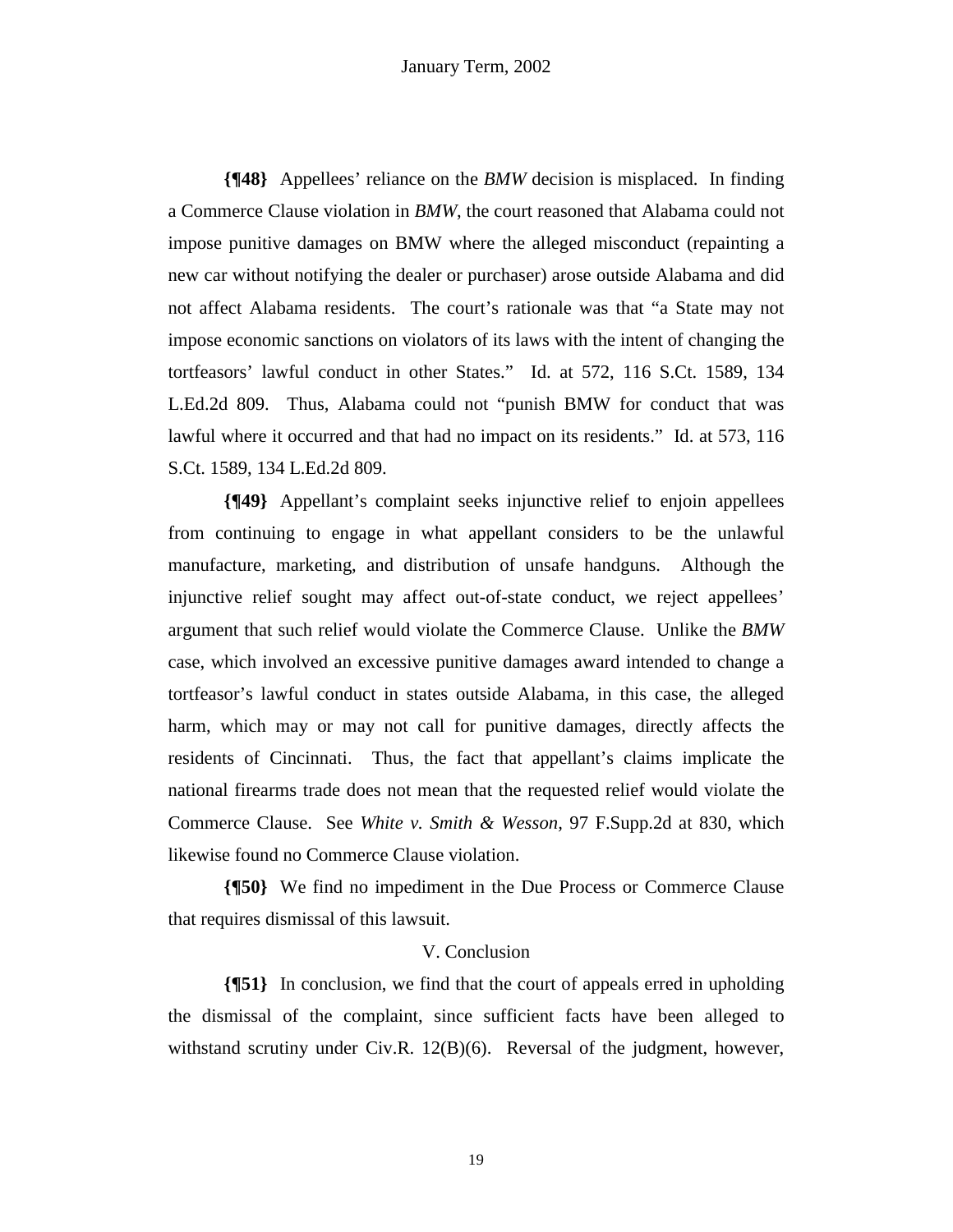does not mean that appellant will prevail upon remand. What it does mean is that appellant has alleged the facts necessary to withstand a motion to dismiss and will now have the opportunity to pursue its claims. While we do not predict the outcome of this case, we would be remiss if we did not recognize the importance of allowing this type of litigation to go past the pleading stages. As two commentators so aptly noted: "If as a result of both private and municipal lawsuits, firearms are designed to be safer and new marketing practices make it more difficult for criminals to obtain guns, some firearm-related deaths and injuries may be prevented. While no one should believe that lawsuits against gun manufacturers and dealers will solve the multifaceted problem of firearm violence, such litigation may have an important role to play, complementing other interventions available to cities and states." Vernick & Teret, New Courtroom Strategies Regarding Firearms: Tort Litigation Against Firearm Manufacturers and Constitutional Challenges to Gun Laws (1999), 36 Hous.L.Rev. 1713, 1754.

**{¶52}** Accordingly, for the above reasons, we reverse the judgment of the court of appeals and remand the cause to the trial court for further proceedings consistent with this decision.

> Judgment reversed and cause remanded.

 DOUGLAS, RESNICK and PFEIFER, JJ., concur. MOYER, C.J., COOK and LUNDBERG STRATTON, JJ., dissent.

# **MOYER, C.J.**, **dissenting**.

**{¶53}** I respectfully dissent from the majority's decision. Appellant alleges an "epidemic of handguns in the hands of persons who cannot lawfully possess them, which has brought terror to the streets, schoolyards, playgrounds, and homes of Cincinnati and has resulted in thousands of preventable shootings of innocent citizens, especially children and police officers." These are serious

\_\_\_\_\_\_\_\_\_\_\_\_\_\_\_\_\_\_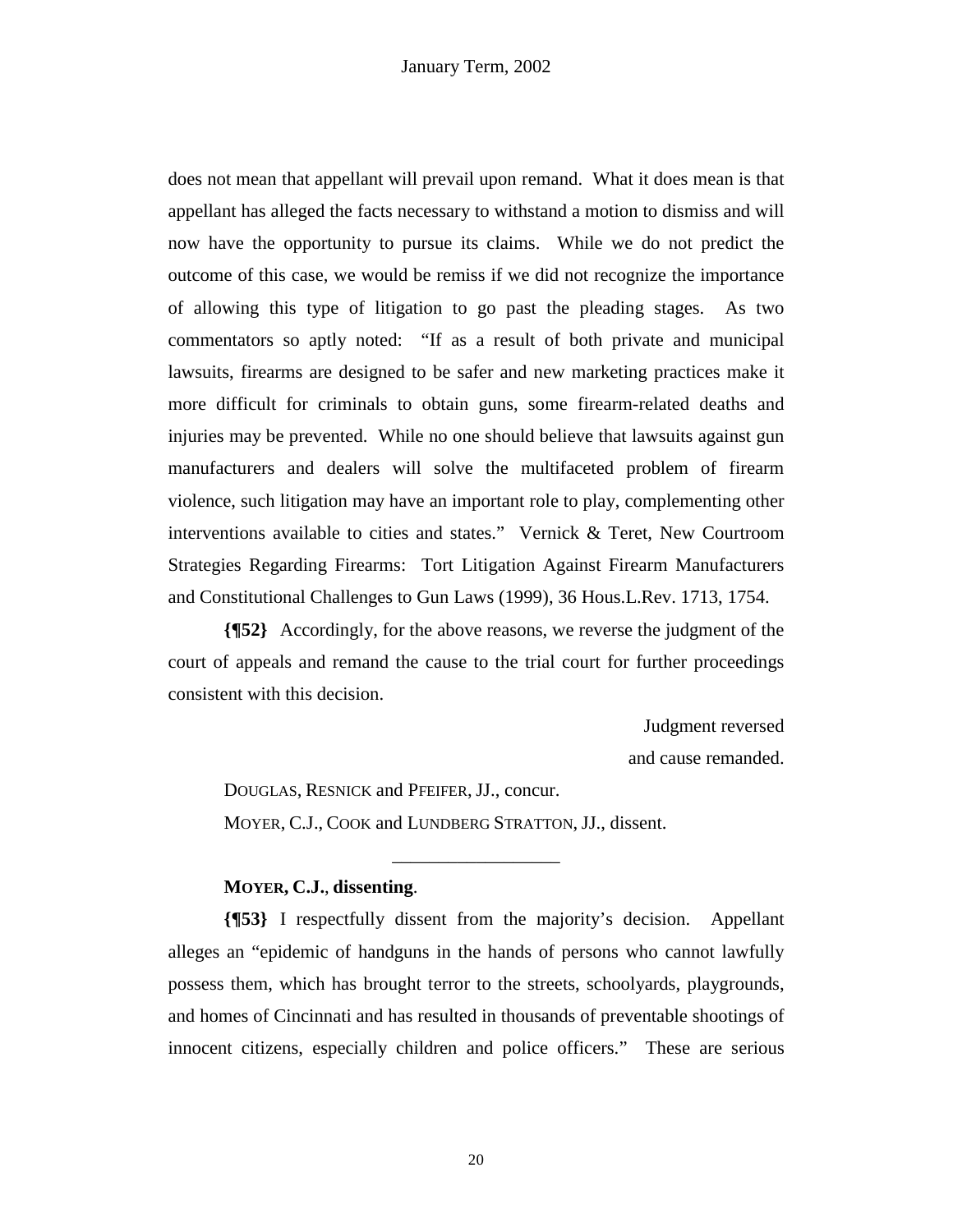allegations, and portray a city under siege virtually overrun with criminals bearing illegally obtained handguns.

**{¶54}** However, the issue before us is not whether the city could prove that appellees fail to take reasonable measures that would prevent handguns they sell from being possessed by criminals and minors. Nor is the issue whether this alleged failure "unreasonably interferes with the public's health, safety, welfare, and peace," as alleged by appellant. The issue is not whether we agree with appellant that there exists in Cincinnati an epidemic of violence due to handguns illegally obtained.

**{¶55}** This appeal simply involves a question of law: does the city have standing to assert its claims? The majority holds that appellant has standing. I disagree with this conclusion, and would find the city's alleged injuries to be too remote from the conduct of appellees and too derivative of the harms suffered by victims of handgun violence to establish proper standing to sue the appellees.

**{¶56}** As the majority's discussion regarding remoteness and proximate causation aptly demonstrates, the harm alleged by the city must not be a remote or tenuous consequence of the appellees' alleged misconduct. Although " '[in] a philosophical sense, the consequences of an act go forward to eternity, and the causes of an event go back to the dawn of human events,' " courts have limited an actor's responsibility for the consequences of the actor's conduct. *Johnson v. Univ. Hosps. of Cleveland* (1989), 44 Ohio St.3d 49, 57, 540 N.E.2d 1370 (quoting Prosser & Keeton, Law of Torts [5th Ed.1984] 264, Section 41). The limitation of proximate causation rests in a very large part on the nature and degree of the connection between the defendant's acts and the events of which the plaintiff complains. Id.

## The *Holmes* test

**{¶57}** I agree with the majority that the Supreme Court in *Holmes v. Securities Investor Protection Corp.* (1992), 503 U.S. 258, 269, 112 S.Ct. 1311,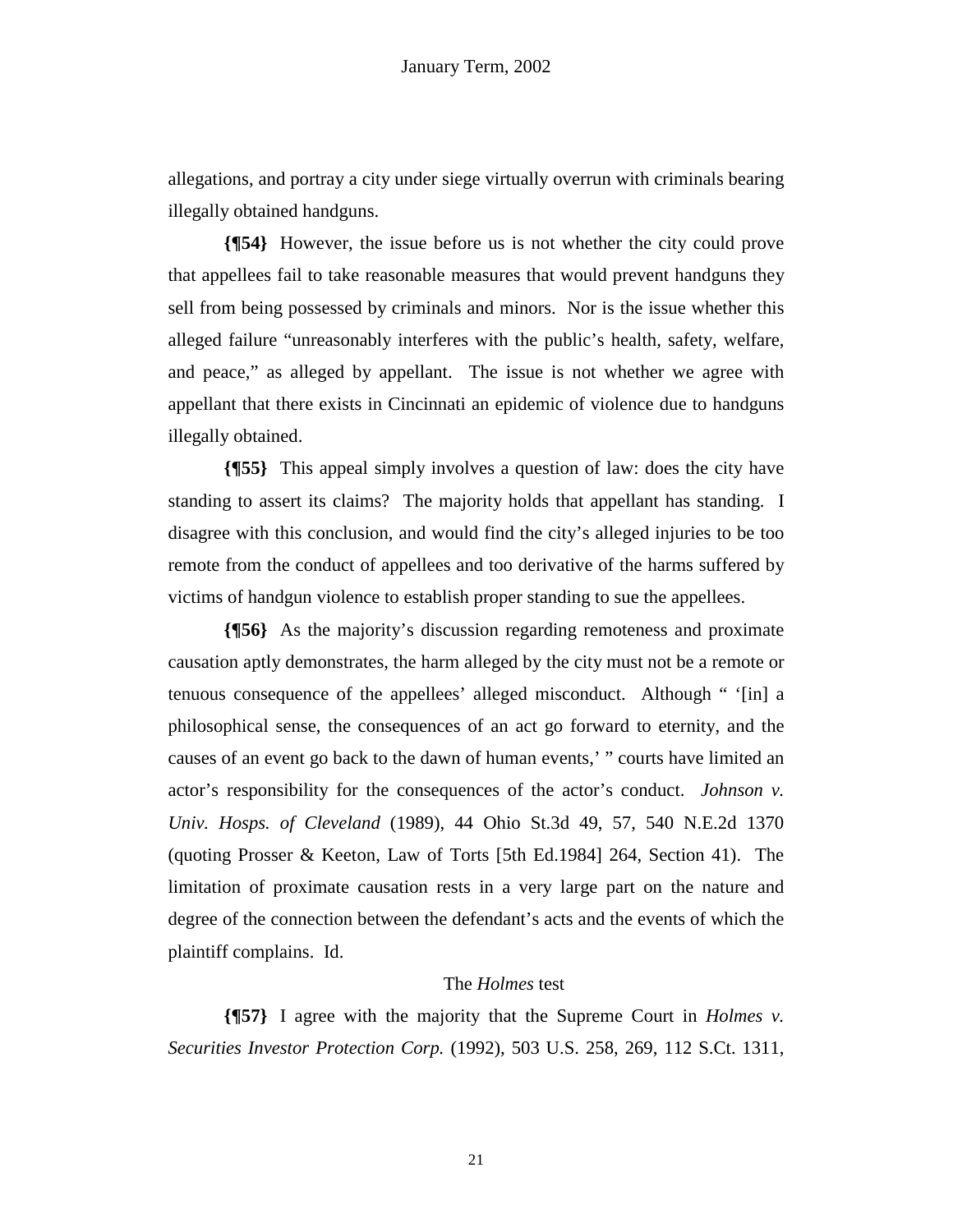117 L.Ed.2d 532, articulated the reason directness of relationship is a central requirement of causation. "First, the less direct an injury is, the more difficult it becomes to ascertain the amount of a plaintiff's damages attributable to the violation, as distinct from other, independent, factors. \* \* \* Second, quite apart from problems of proving factual causation, recognizing claims of the indirectly injured would force courts to adopt complicated rules apportioning damages among plaintiffs removed at different levels of injury from the violative acts, to obviate the risk of multiple recoveries. \* \* \* And, finally, the need to grapple with these problems is simply unjustified by the general interest in deterring injurious conduct, since directly injured victims can generally be counted on to vindicate the law as private attorneys general, without any of the problems attendant upon suits by plaintiffs injured more remotely."

**{¶58}** The factors in *Holmes* are determinative of whether a plaintiff's claims are too remote or derivative. However, I strongly disagree with the majority's analysis and application of the test to the instant case.

**{¶59}** The majority's opinion provides helpful analysis of the two prevailing views reflected in the numerous civil actions by municipalities asserting negligence and public nuisance by gun manufacturers. I find the view represented in *Ganim v. Smith & Wesson* to be persuasive. *Ganim v. Smith & Wesson Corp.* (2001), 258 Conn. 313, 780 A.2d 98. *Ganim* was the first of these cases to be decided by a state supreme court. Affirming the trial court's dismissal for lack of standing, the Supreme Court of Connecticut held that the city of Bridgeport lacked standing because the harms it alleged were too remote, indirect, and derivative with respect to the defendants' alleged conduct. Id. at 365, 780 A.2d 98. The court noted that questions of remoteness and indirectness in the context of standing are analogous to questions of proximate cause in federal standing jurisprudence, which "reflects 'ideas of what justice demands, or of what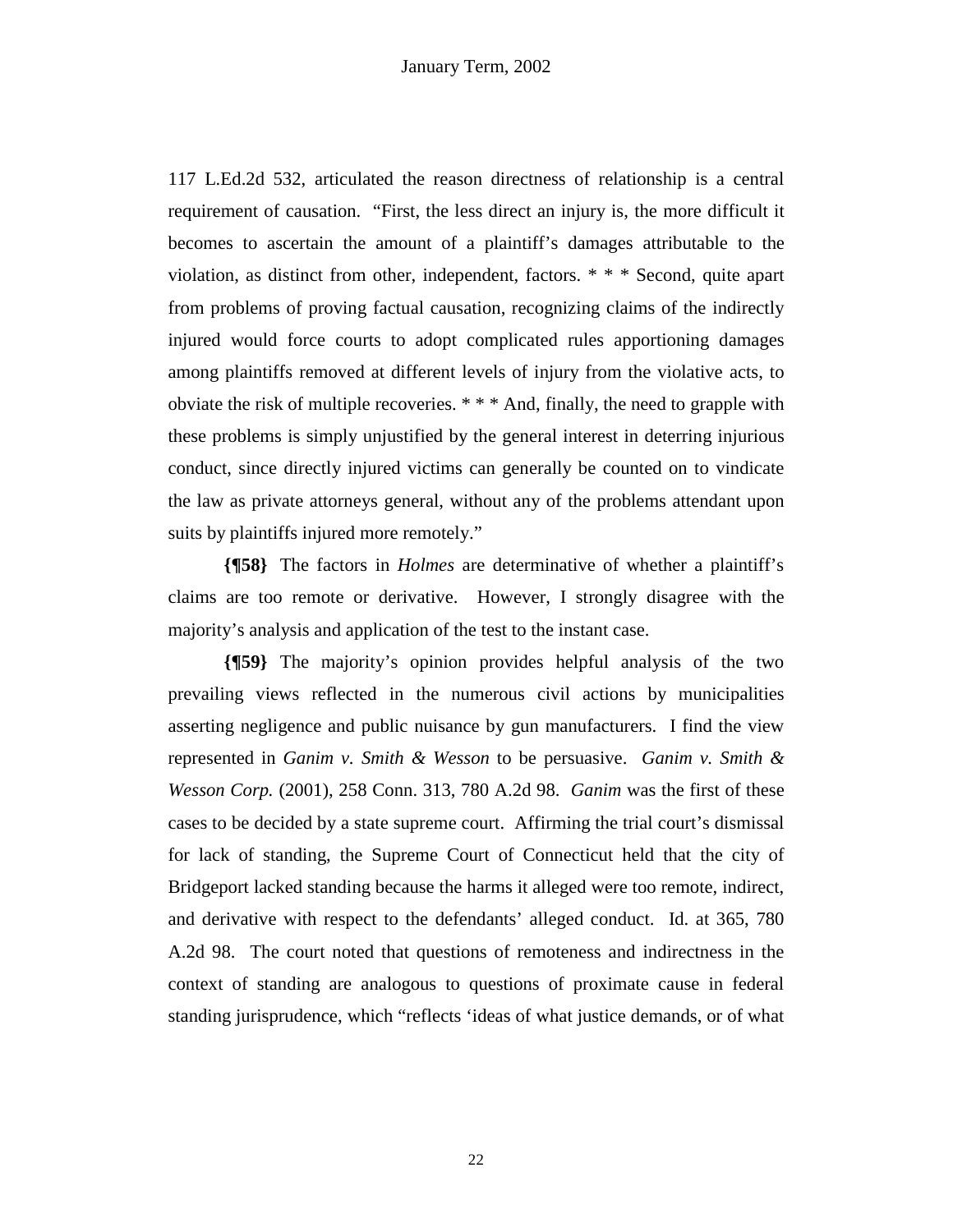is administratively possible and convenient.' " Id. at 349-350, 780 A.2d 98, quoting Prosser & Keeton, Torts (5th Ed.1984) 264, Section 41.

 A. Alleged injuries of the city are indirect, as they are too remote from the manufacturers' conduct and too derivative of others' harms

**{¶60}** In determining that the plaintiffs could not satisfy the first *Holmes* factor, that of directness, the *Ganim* court emphasized the numerous "links in the factual chain between the defendants' conduct and the harms suffered by the plaintiffs." Id. at 353, 780 A.2d 98. Specifically, the court noted that manufacturers sell handguns to distributors or wholesalers, and that these sales are lawful because federal law requires both buyers and sellers to be licensed. Id. at 353-354, 780 A.2d 98. Distributors then sell the handguns to retailers. Id. These sales are also lawful in that federal law requires both the distributors and the retailers to be licensed. Id. Next, retailers sell the guns legally either to authorized buyers, i.e., legitimate consumers, or to unauthorized buyers through the "straw man" method or other illegitimate means. Id. at 354, 780 A.2d 98. These latter sales would probably be criminal under federal law. Id. Next, the illegally acquired guns enter a black market, eventually finding their way to unauthorized users. Id.

**{¶61}** At this point, either authorized buyers misuse the handguns by not taking proper storage or other unwarned or uninstructed precautions, or unauthorized buyers misuse the guns to commit crimes or other harmful acts. Id. The city then incurs expenses for various municipal necessities, including crime investigation, emergency and other medical services for the injured, or similar expenses. Id. Finally, the city may suffer financial consequences, including increased costs for municipal services, increased tax burdens on taxpayers, reduced property values, loss of investments and economic development, loss of tax revenues from lost productivity, injuries and deaths of the city's residents, destruction of families and communities in the city, and the negative impact on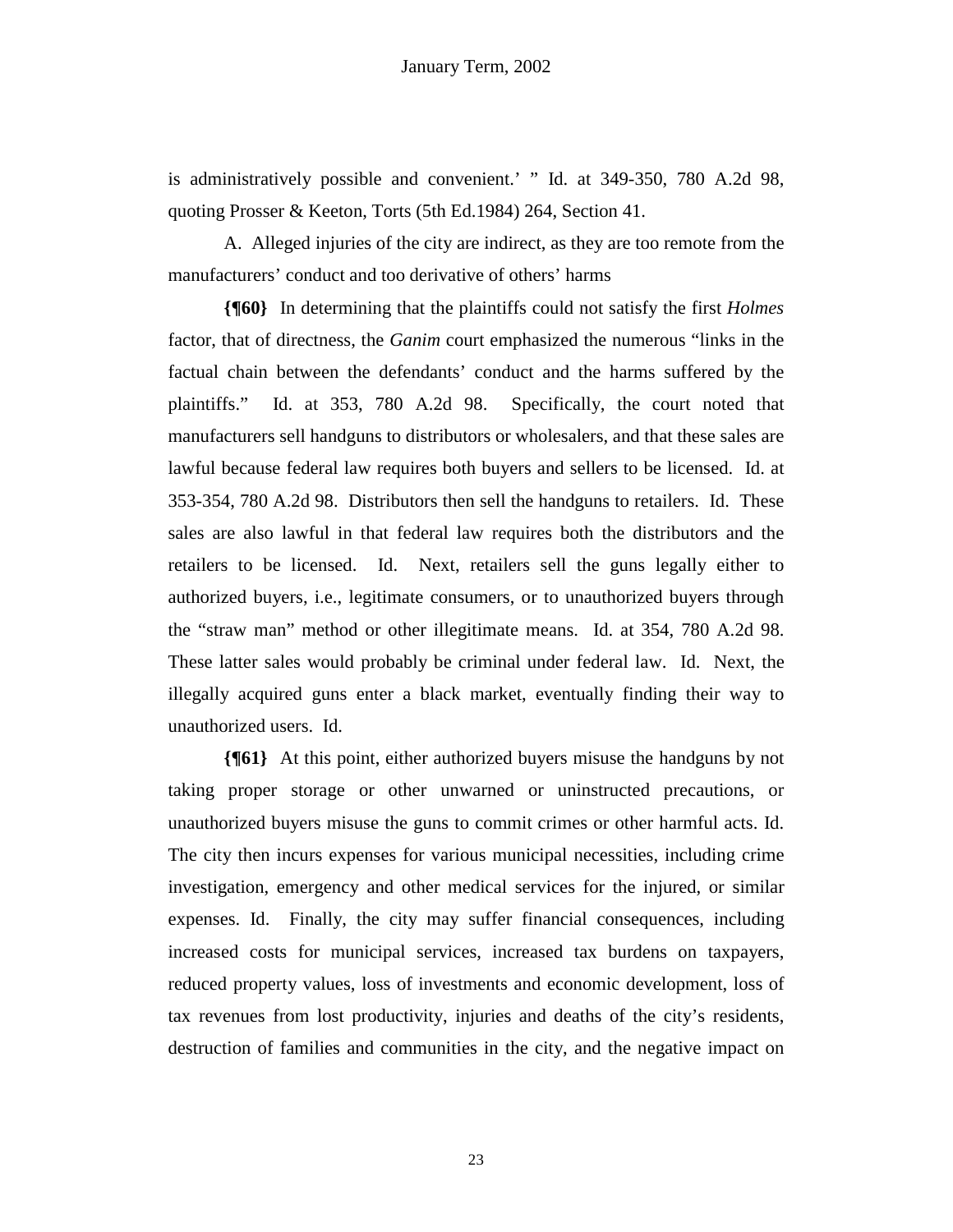the lifestyle of the city's children and ability of its residents to live free from apprehension of danger. Id. at 354-355, 780 A.2d 98.

**{¶62}** The *Ganim* court found that the number of links in this factual chain was in and of itself strongly suggestive of remoteness. Id. at 355, 780 A.2d 98 citing *Steamfitters Local Union No. 420 Welfare Fund v. Philip Morris, Inc*. (C.A.3, 1999), 171 F.3d 912, 930. *Steamfitters Local* focused on the "sheer number of links in the chain of causation" between the tobacco company's suppression of information and the increased costs of health care by the union fund, concluding that the "extremely indirect nature of the Fund's injuries and the highly speculative and complex damages claims" demonstrated that the union's claims "are precisely the type of indirect claims that the proximate cause requirement is intended to weed out." Id. at 930.

**{¶63}** I agree with this reasoning, and would find that the first factor articulated in *Holmes* militates against granting the city standing for these claims. In the instant case, the city characterizes appellees as corporations that design, manufacture, advertise, import and/or sell firearms that can be fired by unauthorized or unintended users in Cincinnati. Therefore, the links in the factual chain between appellees' conduct and harms suffered by the city are similar to those links enumerated in *Ganim*: manufacturer to distributor or wholesaler, distributor or wholesaler to retailer, retailer to authorized or unauthorized buyers, and ultimately accidental misuse by authorized buyers or criminal misuse by unauthorized buyers. Accidental and criminal misuse of handguns then results in increased expenses for the city for "additional police protection, overtime, emergency services, pension benefits, health care, social services and other necessary facilities and services." In addition, the city alleges that it has sustained "a loss of investment, economic development and tax revenue due to lost productivity*—*all associated with the defective design, and negligent manufacture, assembly, marketing, distribution, promotion and sale of guns."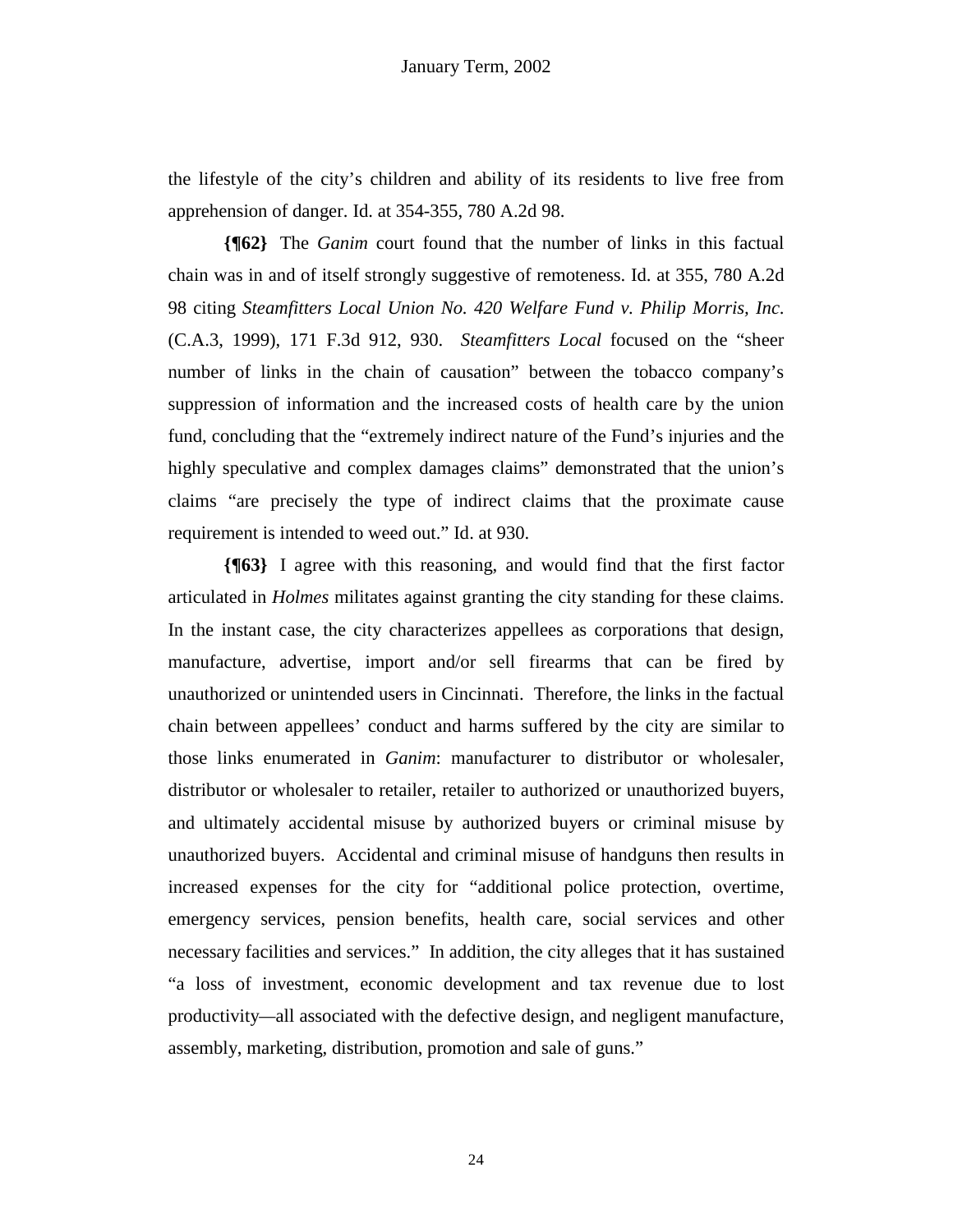### January Term, 2002

**{¶64}** *Holmes* held that indirectness adds to the difficulty in determining which of a plaintiff's damages are attributable to a defendant's misconduct. *Holmes*, 503 U.S. at 269-270, 112 S.Ct. 1311, 117 L.Ed.2d 532. The very fact that there are multiple links between the conduct of the manufacturers and the harms suffered by the city demonstrates the difficulty in determining damages. For example, where a criminal wrongdoer harms another with an illegally obtained handgun, that criminal offender is responsible for injuries caused to the victim. Depending upon how the wrongdoer obtained the handgun, there may be a number of persons linking the offender to the retailer or distributor, who may also be liable. Additionally, there will be enormous difficulties in determining exactly how much of municipal expenses such as police, emergency services, pension benefits, health care, social services and other necessary facilities and services, as well as loss of revenue and investment and economic development, are a result of *only* the manufacturers' actions and *not the actions of the criminal wrongdoer, the retailer, distributor, or persons who possess guns legally*.

**{¶65}** Finally, factors other than the manufacture, advertisement, distribution, and retail sales of handguns may contribute to the various harms claimed by the plaintiffs. *Ganim*, 258 Conn. at 356, 780 A.2d 98. According to *Ganim*, these may include "illegal drugs, poverty, illiteracy, inadequacies in the public educational system, the birth rates of unmarried teenagers, the disintegration of family relationships, the decades long trend of the middle class moving from city to suburb, \* \* \* the upward track of health costs generally, \* \* \* and unemployment." Id.

**{¶66}** *Ganim* held that in addition to remoteness, the harms suffered by the plaintiffs were derivative of those suffered by the victims and their families. Id. at 355, 780 A.2d 98. In other words, the city would not suffer the harm of increased costs for municipal services but for the fact that certain residents of the city had been the primary victims of handgun violence. Id. For example,

25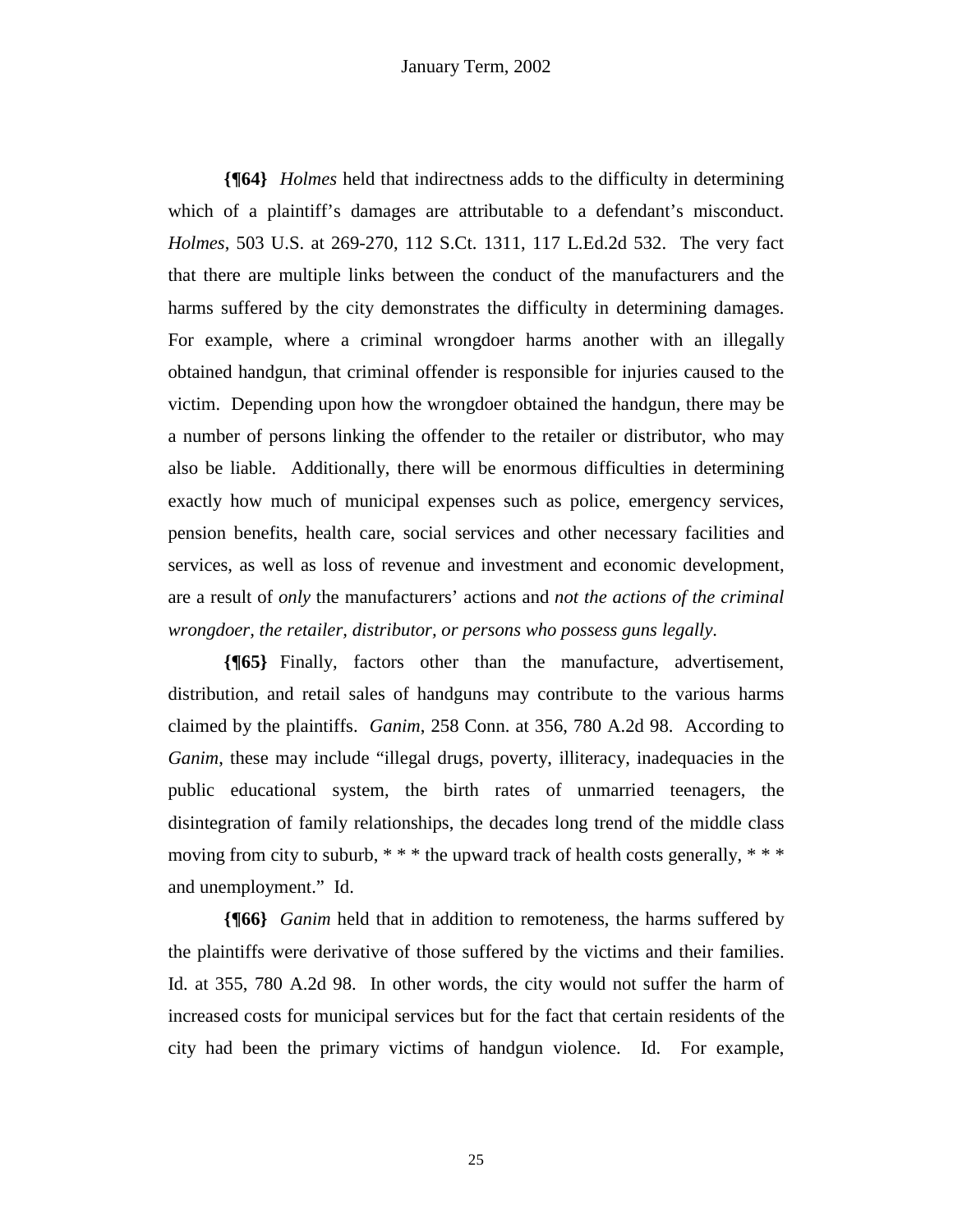increased medical costs are essentially costs imposed on the victims of handgun violence, and decreased tax revenues from lost productivity are a result of lost productivity and income on the part of otherwise productive residents who have fallen victim to handgun violence. Id.

**{¶67}** I agree with this reasoning. The majority characterizes this first factor as one of "difficulty of proof," and believes the difficulty to be minimal, as the city "is seeking recovery, in part, for police expenditures and property repairs, which can be easily computed." However, in order to prove damages, the city must first identify which incidents involved the use of illegal handguns or legal handguns in the hands of unauthorized users, and then link that portion of the city's costs to that incident. In many instances the weapon used in a crime is never recovered. How, under these circumstances, can the city prove that the weapon involved was either illegal or in the hands of an unauthorized user?

**{¶68}** In addition to disagreeing with the majority's determination that the expenses borne by the city are easily capable of proof, I strongly disagree with the majority's characterization of the first *Holmes* factor as one of difficulty of proof.

**{¶69}** The question is not whether the city can prove that it has suffered damages, but whether the city can prove that those damages are attributable to the wrongdoing of the gun manufacturers as opposed to other, independent factors. *Holmes*, 503 U.S. at 269, 112 S.Ct. 1311, 117 L.Ed.2d 532. Given the multiple links in the factual chain between the gun manufacturers' conduct and harms suffered by the city, the derivative nature of the harms when viewed in conjunction with harms suffered by the primary victims of handgun violence, as well as the multiple societal factors that contribute to the misuse of handguns, I would find a very high degree of difficulty in determining the amount of the city's damages attributable to the conduct of the gun manufacturers.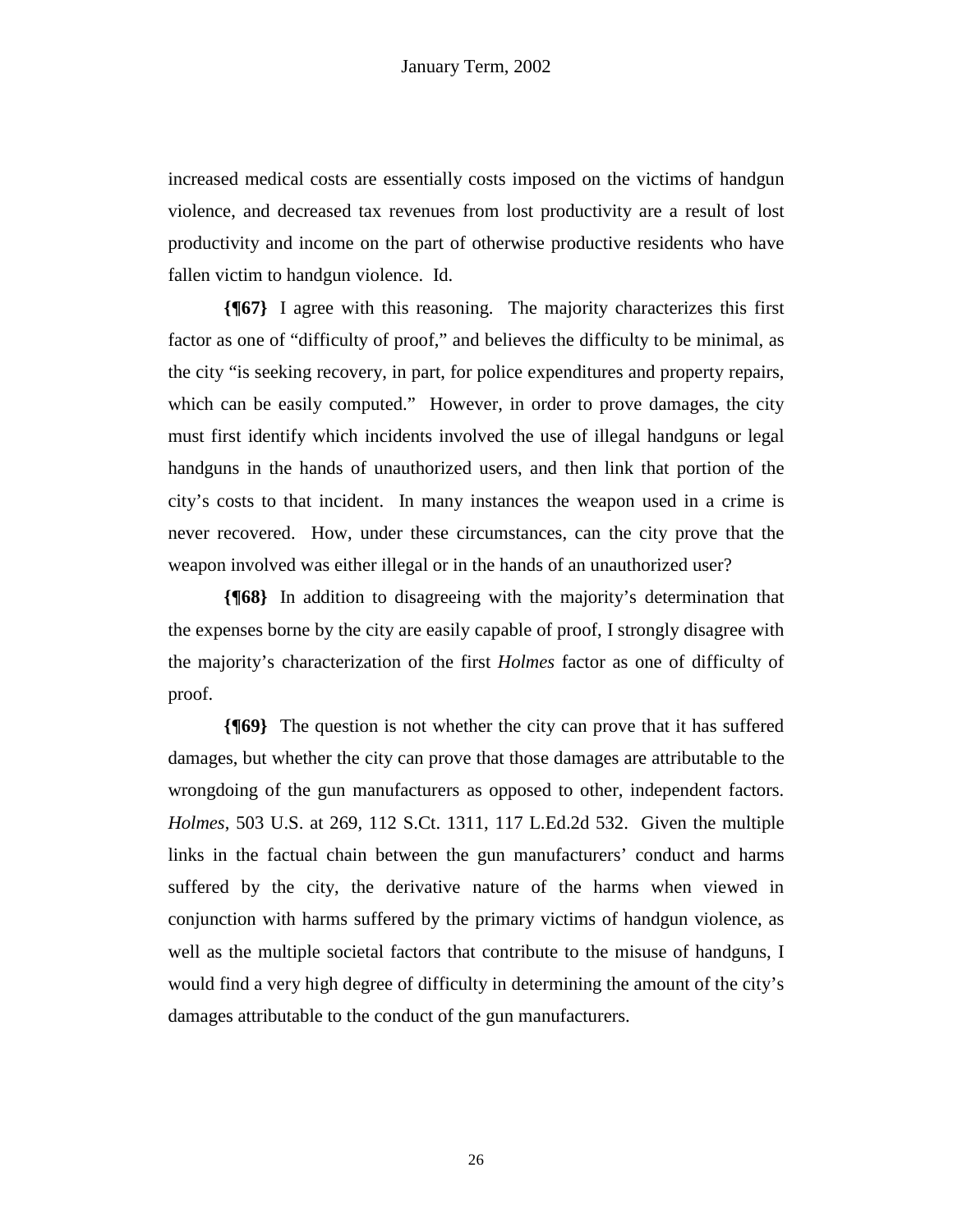B. Recognizing the city's claim would require a court to adopt complicated rules apportioning damages

**{¶70}** The majority finds that since the city is seeking recovery for injuries to itself only, there is little risk of double recovery and, thus, the city withstands scrutiny under the second factor in the *Holmes* test. Furthermore, the majority finds that since the city is seeking recovery for its own harm, the general interest is best served by having the city bring this lawsuit. I disagree.

**{¶71}** I read *Holmes* differently. The second factor of *Holmes* is whether "recognizing claims by the indirectly injured would force courts to adopt complicated rules apportioning damages among plaintiffs removed at different levels of injury from the violative acts, to obviate the risk of multiple recoveries." Id., 503 U.S. at 269, 112 S.Ct. 1311, 117 L.Ed.2d 532. In its complaint, the city paints a horrific picture of murder, assault, suicides, and accidental killings involving either illegal handguns or legal handguns in the hands of unauthorized users. As a result of these violent acts, the city, "in its role of providing protection and care for its citizens, \* \* \* provide[s] or pay[s] for additional police protection, emergency services, pension benefits, health care and other necessary services due to the threat posed by the use of defendants' products." In addition, the city alleges harm as a result of "injuries to certain of its residents and police officers caused by the defendants' products, as well as by the loss of substantial tax revenue."

**{¶72}** Taking, as we must, these pleadings as true, *Mitchell v. Lawson Milk Co.* (1988), 40 Ohio St.3d 190, 192, 532 N.E.2d 753, it follows that for practically every harm the city has suffered, there is at least one injured victim standing between the city and the gun manufacturers. In its complaint, the city states that it is seeking reimbursement for police, emergency, health, corrections, prosecution, and other services. Support for the conclusion that this is a derivative action is found in the complaint itself, which expressly connects the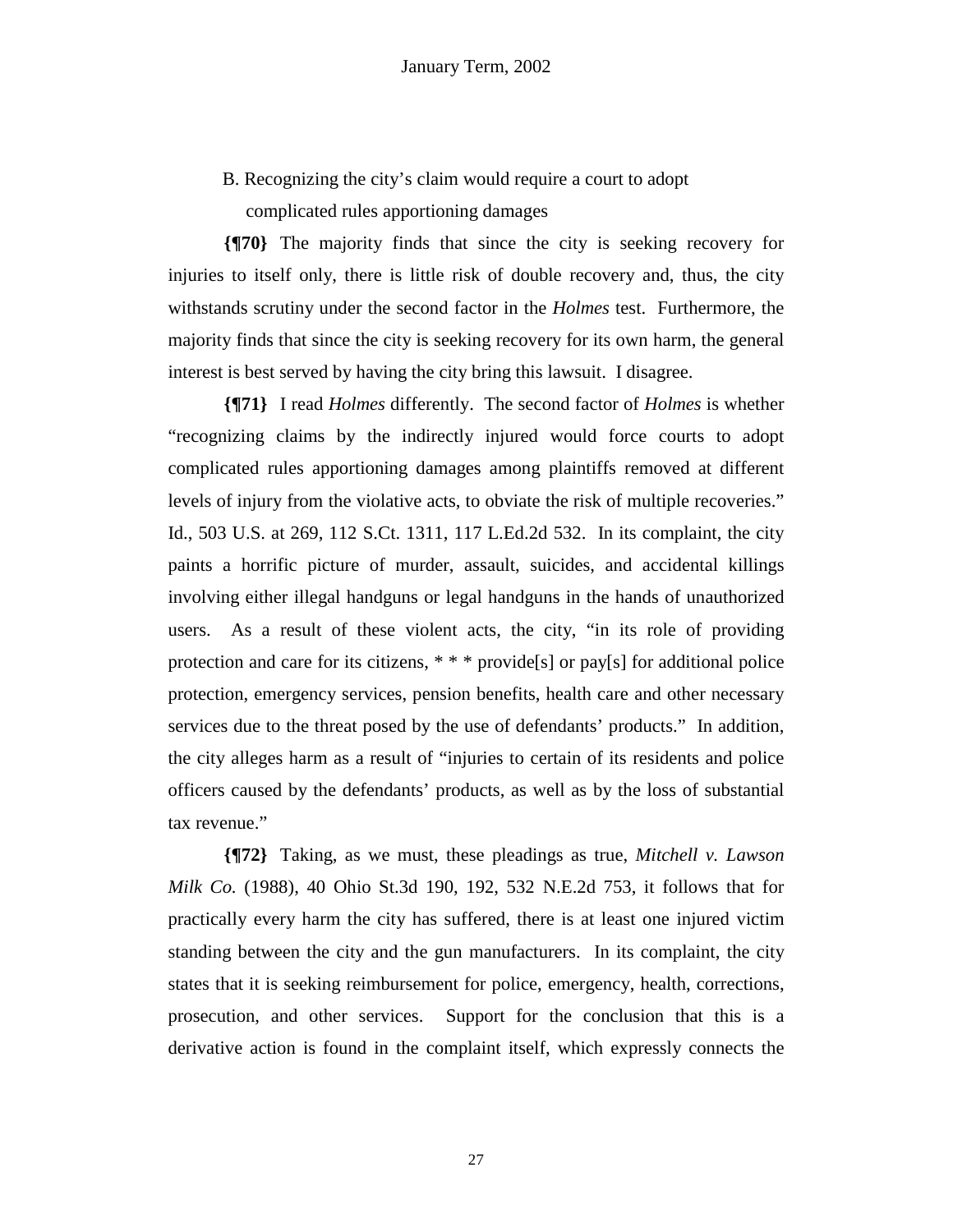city's damages to death and injuries by individual citizens allegedly resulting from illegal handguns or the use of legal handguns by unauthorized users. This would suggest that many of the city's expenses would not have been incurred but for injuries to the primary victim. For example, the city may incur expenses for police, emergency services, and health care when someone has been injured because of the use of an unauthorized or illegal handgun. The injured person may also have a claim against the gun manufacturers.

**{¶73}** Moreover, the fact that the city seeks damages in part only for its own harm does not in and of itself satisfy the *Holmes* test. The Second Circuit has held that economic injuries alleged by a labor union health and welfare trust fund against tobacco companies were purely derivative of physical injuries suffered by plan participants, and thus too remote to establish standing to sue. *Laborers Local 17 Health & Benefit Fund v. Philip Morris, Inc.* (1999), 191 F.3d 229, 239. However, the court also found that "even were we to assume that the single satisfaction rule would prohibit duplicative recoveries by multiple plaintiffs against a single defendant, it would not cure the ultimate problem set forth in *Holmes*, that is, that courts would be forced to 'adopt complicated rules apportioning damages.' " *Laborers Local 17* at 241, quoting *Holmes*, 503 U.S. at 269, 112 S.Ct. 1311, 117 L.Ed.2d 532. Therefore, I would find that the application of the second factor of the *Holmes* test supports the decision of the court of appeals and the trial court.

C. Directly injured persons can remedy the harm alleged by the city

**{¶74}** What *Holmes* requires courts to analyze is not whether these damages are capable of being proven, but whether the difficulties inherent in fashioning complicated rules apportioning damages among multiple plaintiffs is justified. Thus, the third factor of *Holmes* states that because directly injured victims can generally be expected to vindicate the law "as private attorneys general" without the problems described by factors one and two, the need for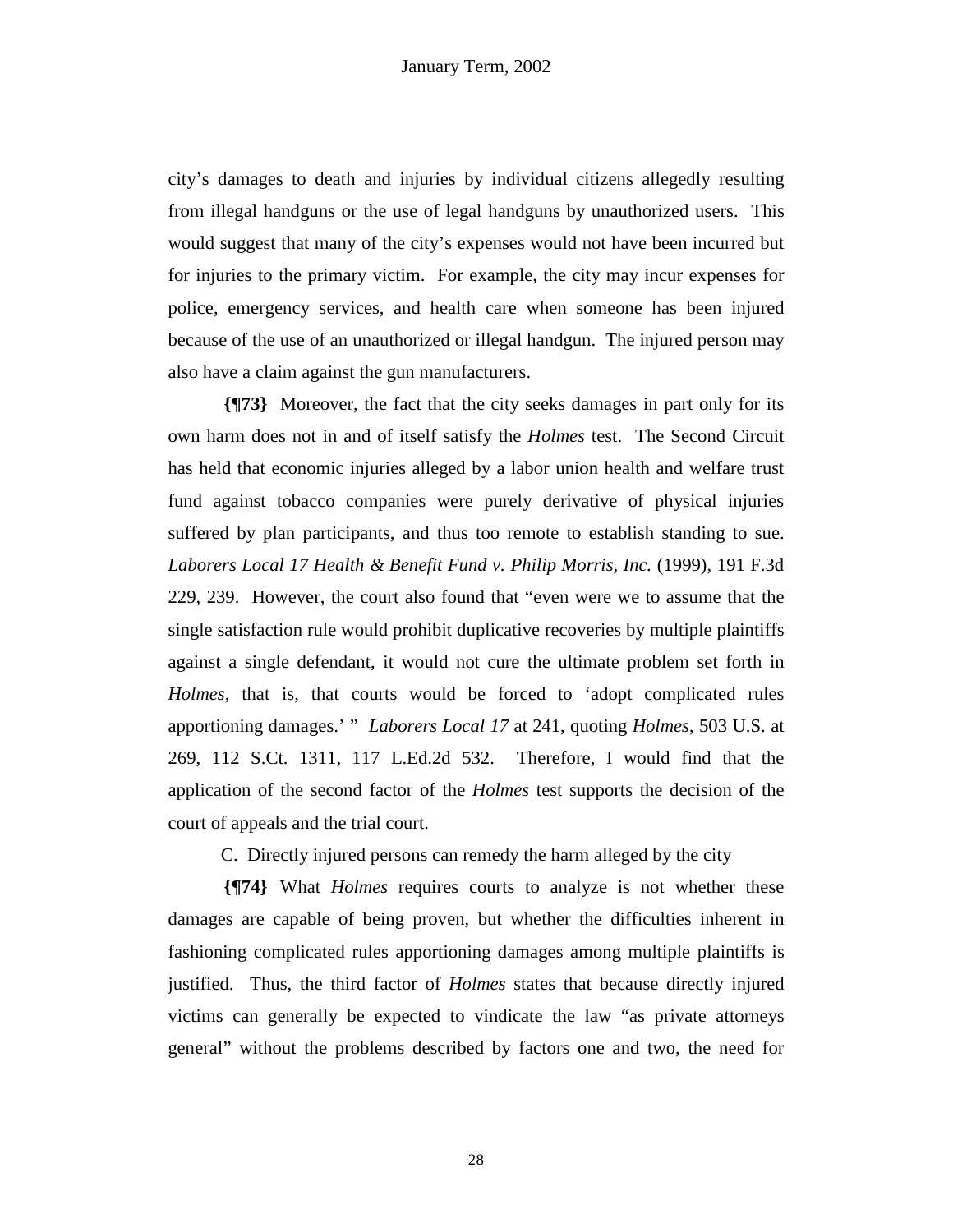courts to grapple with these problems is simply unjustified by the general interest in deterring injurious conduct. Id., 503 U.S. at 269-270, 112 S.Ct. 1311, 117 L.Ed.2d 532. Accepting the pleadings as true, it is immediately apparent that there are unfortunately numerous directly injured victims of handgun violence in Cincinnati. One successful suit filed by a directly injured victim is every bit as much a deterrent as the instant suit and may have just as much, if not more, economic impact on the gun manufacturers. Thus, I would hold that an application of the *Holmes* test requires that we affirm the judgment of the court of appeals.

LUNDBERG STRATTON, J., concurs in the foregoing dissenting opinion.

\_\_\_\_\_\_\_\_\_\_\_\_\_\_\_\_\_\_

# **COOK, J., dissenting.**

**{¶75}** Like the Chief Justice, I would find that Cincinnati's negligencebased claims are barred by remoteness principles. I write separately, however, because our views on remoteness ultimately diverge in one subtle respect. I also write separately to illustrate why the city has failed to state cognizable claims for products liability and public nuisance.

**I** 

**{¶76}** I agree with much of the analysis contained in the Chief Justice's dissenting opinion. But instead of viewing remoteness principles as germane to the question of whether the city has *standing* to raise the negligence claims at issue here, I would find that the remoteness of the alleged harm precludes the city from establishing *proximate cause* as a matter of law. See *Philadelphia v. Beretta U.S.A. Corp.* (C.A.3, 2002), 277 F.3d 415. Without belaboring the difference (which is essentially academic at this point), I note that the test articulated in *Holmes v. Securities Investor Protection Corp.* (1992), 503 U.S. 258, 112 S.Ct. 1311, 117 L.Ed.2d 532, cited by both the majority and the Chief Justice, analyzed remoteness in the proximate-cause context. *Id.* at 269, 112 S.Ct. 1311, 117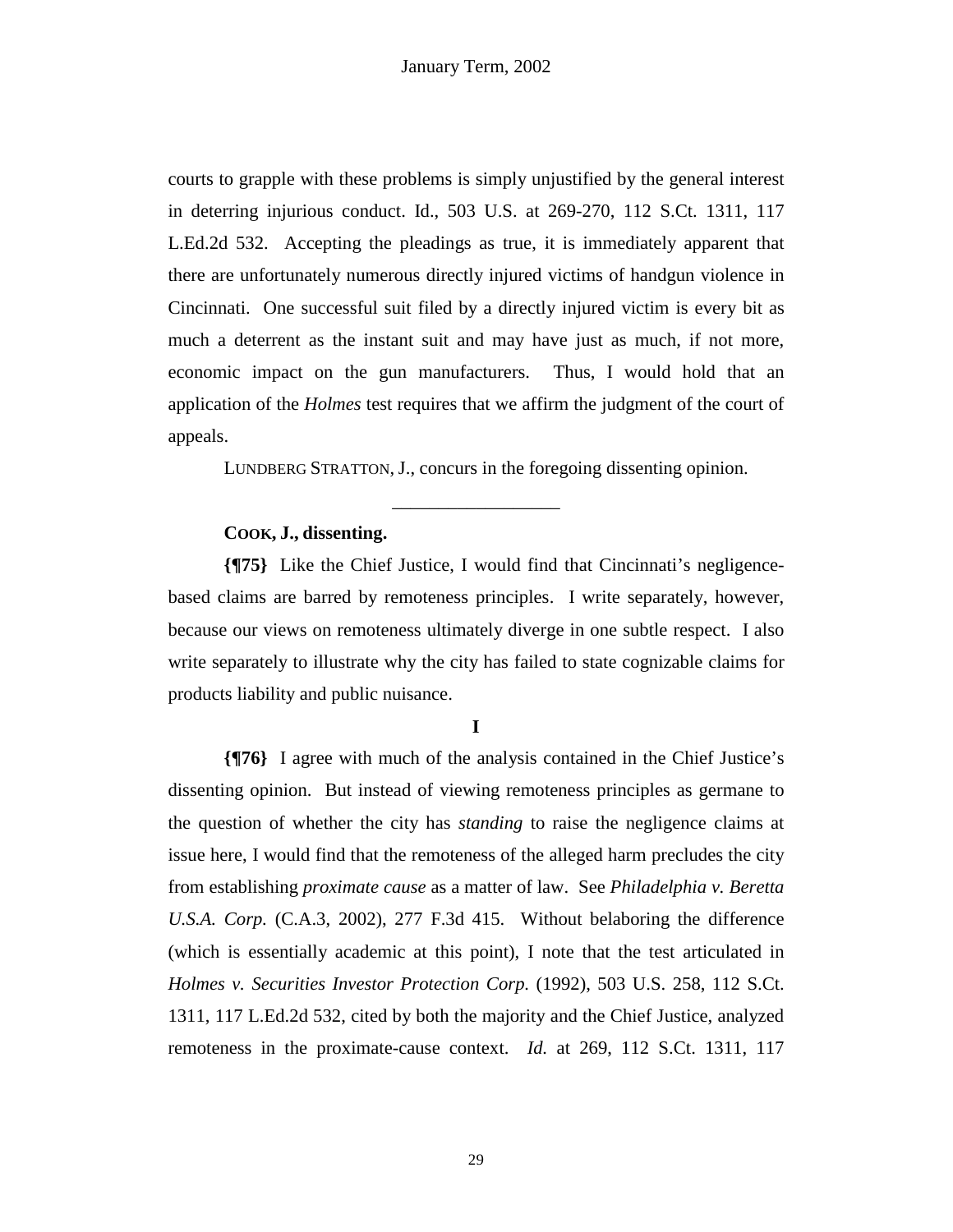L.Ed.2d 532. Any relationship between remoteness and standing that can be gleaned from *Holmes* arises from proximate cause being an element of *statutory*  standing under the federal RICO statute at issue in that case. See *id.* at 267-268, 112 S.Ct. 1311, 117 L.Ed.2d 532 (analogizing to antitrust cases, which condition a plaintiff's "right to sue" on a showing of proximate cause); *id.* at 286-287, 112 S.Ct. 1311, 117 L.Ed.2d 532 (Scalia, J., concurring in judgment) (observing that proximate cause is one of the "usual elements" of statutory standing). Given that distinction, I hesitate to include a proximate-cause component within a conventional standing analysis, particularly when the negligence causes of action pleaded by the city already require proof of proximate cause as a substantive element.

### **II**

**{¶77}** Inasmuch as proximate cause is an essential element of a products liability claim, see *R.H. Macy & Co. v. Otis Elevator Co.* (1990), 51 Ohio St.3d 108, 110, 554 N.E.2d 1313, remoteness principles also support dismissal of the city's causes of action sounding in products liability. Remoteness aside, however, the city's claims also fail for their failure to plead a compensable injury.

**{¶78}** The majority correctly determines that the city has failed to state a valid statutory claim for relief insofar as an action for purely economic harm is not maintainable under the Ohio Products Liability Act. See R.C. 2307.71(M). I disagree, however, with the majority's holding that the city may maintain its common-law products-liability claims alleging defective design and failure to warn. Even assuming that the Act does not preempt these claims, a proposition of which I am not convinced, $^8$  the city has not pleaded valid common-law causes of action. As the majority acknowledges, the city pleaded facts suggesting that it has

 $\overline{a}$ 

<sup>8.</sup> See, e.g., *Carrel v. Allied Products Corp.* (1997), 78 Ohio St.3d 284, 292-294, 677 N.E.2d 795 (Cook, J., dissenting in part and concurring in part); *LaPuma v. Collinwood Concrete* (1996), 75 Ohio St.3d 64, 68, 661 N.E.2d 714 (Cook, J., concurring).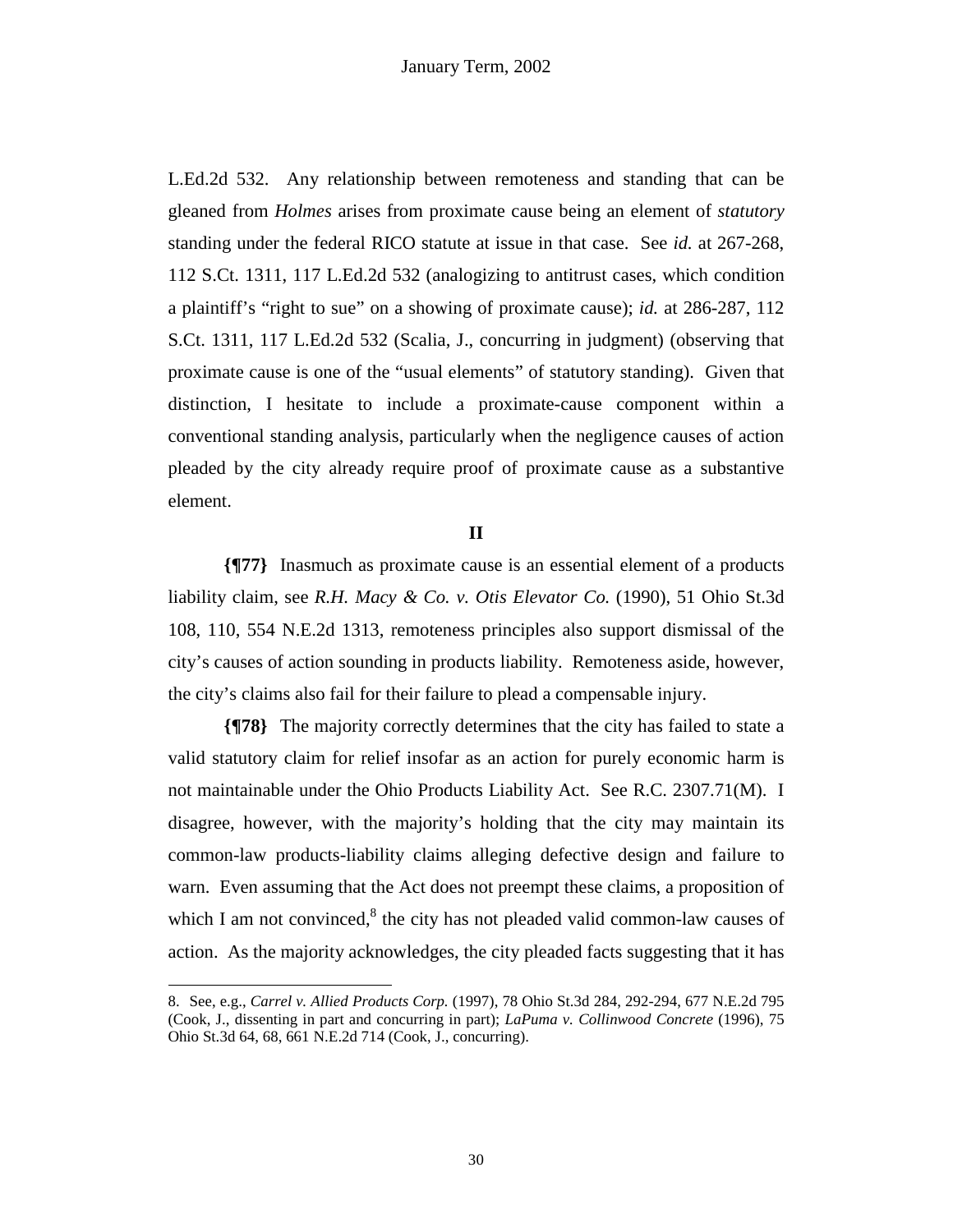suffered purely economic damages (i.e., increased municipal costs allegedly attributable to the actions of the various defendants). The majority cites no case, however, in which we have allowed products liability to be a viable theory of recovery for a plaintiff situated similarly to the city in this case—namely, a plaintiff whose economic harm is *not* attributed to having been a user, consumer, or foreseeable person present at the time of product failure. See, e.g., *Temple v. Wean United, Inc.* (1977), 50 Ohio St.2d 317, 4 O.O.3d 466, 364 N.E.2d 267, paragraph one of the syllabus (announcing rule of strict products liability "for physical harm \* \* \* caused to the ultimate user or consumer"); *Lonzrick v. Republic Steel Corp.* (1966), 6 Ohio St.2d 227, 35 O.O.2d 404, 218 N.E.2d 185, paragraph two of the syllabus (allowing products-liability claim by plaintiff injured "while he was working in a place where his presence was reasonably to be anticipated by the defendant"). Today's majority appears to extend productsliability law to new categories of potential plaintiffs without any reasoned explanation of how that can be so.

#### **III**

**{¶79}** As to the public-nuisance cause of action, it is true that principles of remoteness do not necessarily prevent the city from stating a valid claim. See *Camden Cty. Bd. of Chosen Freeholders v. Beretta U.S.A. Corp.* (D.N.J.2000), 123 F.Supp.2d 245, 264, affirmed (C.A.3, 2001), 273 F.3d 536. Nevertheless, even this cause of action fails because the reach of public-nuisance law does not go as far as the city would have us extend it.

**{¶80}** Admittedly, the law of nuisance appears at first glance to be broad enough to encompass virtually any type of conduct. For example, 4 Restatement of the Law 2d, Torts (1977), Section 821B, cited with approval by the majority, broadly defines what may qualify as an actionable public nuisance. Similarly, this court has described the concept of nuisance in broad terms so as to include "the doing of *anything*, or the permitting of anything under one's control or direction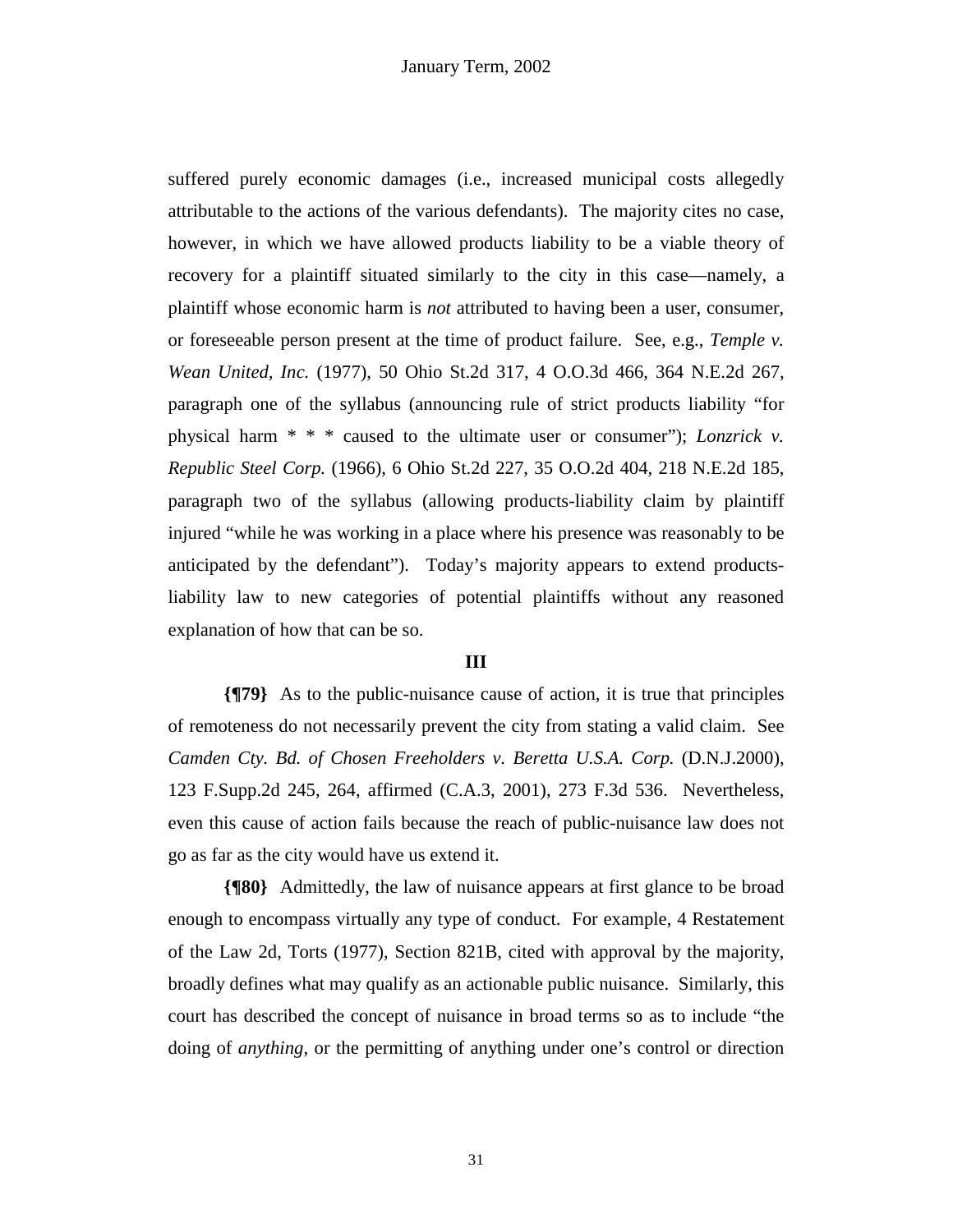to be done without just cause or excuse, the necessary consequence of which interferes with or annoys another in the enjoyment of his legal rights." (Emphasis added.) *Taylor v. Cincinnati* (1944), 143 Ohio St. 426, 28 O.O. 369, 55 N.E.2d 724, paragraph two of the syllabus. Despite the arguably broad reach of the public-nuisance tort, however, judicial restraint counsels against this court extending it to the allegations of the city's complaint.

**{¶81}** First, the city's allegations of harm cut against holding the named defendants responsible under a public-nuisance theory. The defendants' allegedly wrongful conduct would never ripen into a public nuisance without the conduct of various unnamed third parties, such as criminals and persons who negligently allow minors to obtain guns. In other words, the defendants' marketing and distribution practices cause harm only through intervening actions of persons not within the defendants' control. Where acts of independent third parties cause the alleged harm, it cannot be said that the defendants—here, gun manufacturers, trade associations, and a gun distributor—have the requisite degree of control over the source of the nuisance to allow liability. *Philadelphia v. Beretta U.S.A. Corp.*, 277 F.3d at 422; *Camden Cty Bd. of Chosen Freeholders v. Beretta U.S.A. Corp.*, 273 F.3d at 541.

**{¶82}** Second, to allow the public-nuisance doctrine to reach the defendants in this case amounts to an unwarranted legislative judgment by this court. By its decision today, the majority subjects the defendants to potential nuisance liability for the way they design, distribute, and market lawful products. In extending the doctrine of public nuisance in this manner, this court takes the ill-advised first step toward transforming nuisance into " 'a monster that would devour in one gulp the entire law of tort.' " *Camden Cty Bd. of Chosen Freeholders v. Beretta U.S.A. Corp.,* 273 F.3d at 540, quoting *Tioga Pub. School Dist. v. U.S. Gypsum Co.* (C.A.8, 1993), 984 F.2d 915, 921; see, also, *Philadelphia v. Beretta U.S.A. Corp.* (E.D.Pa.2000), 126 F.Supp.2d 882, 909,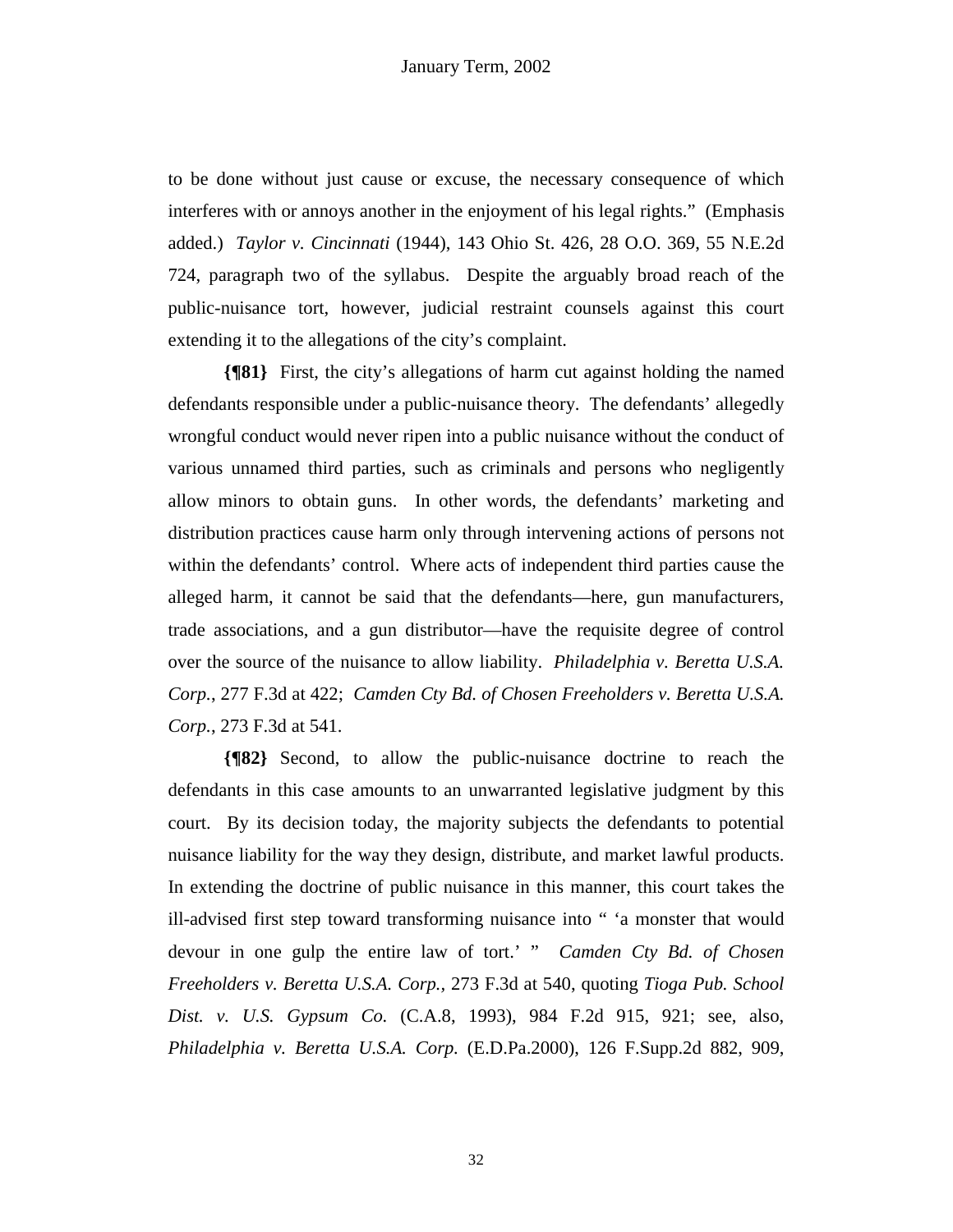affirmed (C.A.3, 2002), 277 F.3d 415. Even the Restatement, which itself broadly defines the concept of nuisance, counsels courts *against* declaring a given activity to be a public nuisance "if there has been established a comprehensive set of legislative acts or administrative regulations governing the details of a particular kind of conduct." 4 Restatement, Section 821B, Comment *f*. Where, as here, the defendants are subject to extensive federal regulation concerning their activities, the majority's decision to allow a nuisance claim is inappropriate.

**{¶83}** For the foregoing reasons, I respectfully dissent.

LUNDBERG STRATTON, J., concurs in the foregoing dissenting opinion.

\_\_\_\_\_\_\_\_\_\_\_\_\_\_\_\_\_\_

 Waite, Schneider, Bayless & Chesley Co., L.P.A., Stanley M. Chesley, Paul M. DeMarco and Jean M. Geoppinger; Barrett & Weber and Michael R. Barrett; Fay D. Dupuis, Cincinnati City Solicitor, W. Peter Heile, Deputy City Solicitor, Richard Ganulin, Assistant City Solicitor; Dennis A. Henigan and Jonathan E. Lowy, Legal Action Project, Center to Prevent Handgun Violence, for appellant.

 Calfee, Halter & Griswold, L.L.P., Thomas I. Michals and Mark L. Belleville; Gordon, Feinblatt, Rothman, Hoffberger & Hollander, L.L.C., and Lawrence S. Greenwald, for appellee Beretta U.S.A. Corp.

Janik & Dorman and William J. Muniak; and Harold Mayberry, Jr., for appellee American Shooting Sports Council, Inc.

 Janik & Dorman and William J. Muniak; and Douglas Kliever, for appellees National Shooting Sports Foundation, Inc., and Sporting Arms and Ammunition Manufacturers' Institute, Inc.

 Brown, Cummins & Brown Co., L.P.A., and James R. Cummins; Jones, Day, Reavis & Pogue and Thomas E. Fennell, for appellee Colt's Manufacturing Co., Inc.

Renzulli & Rutherford and John Renzulli, for appellee H & R 1871, Inc.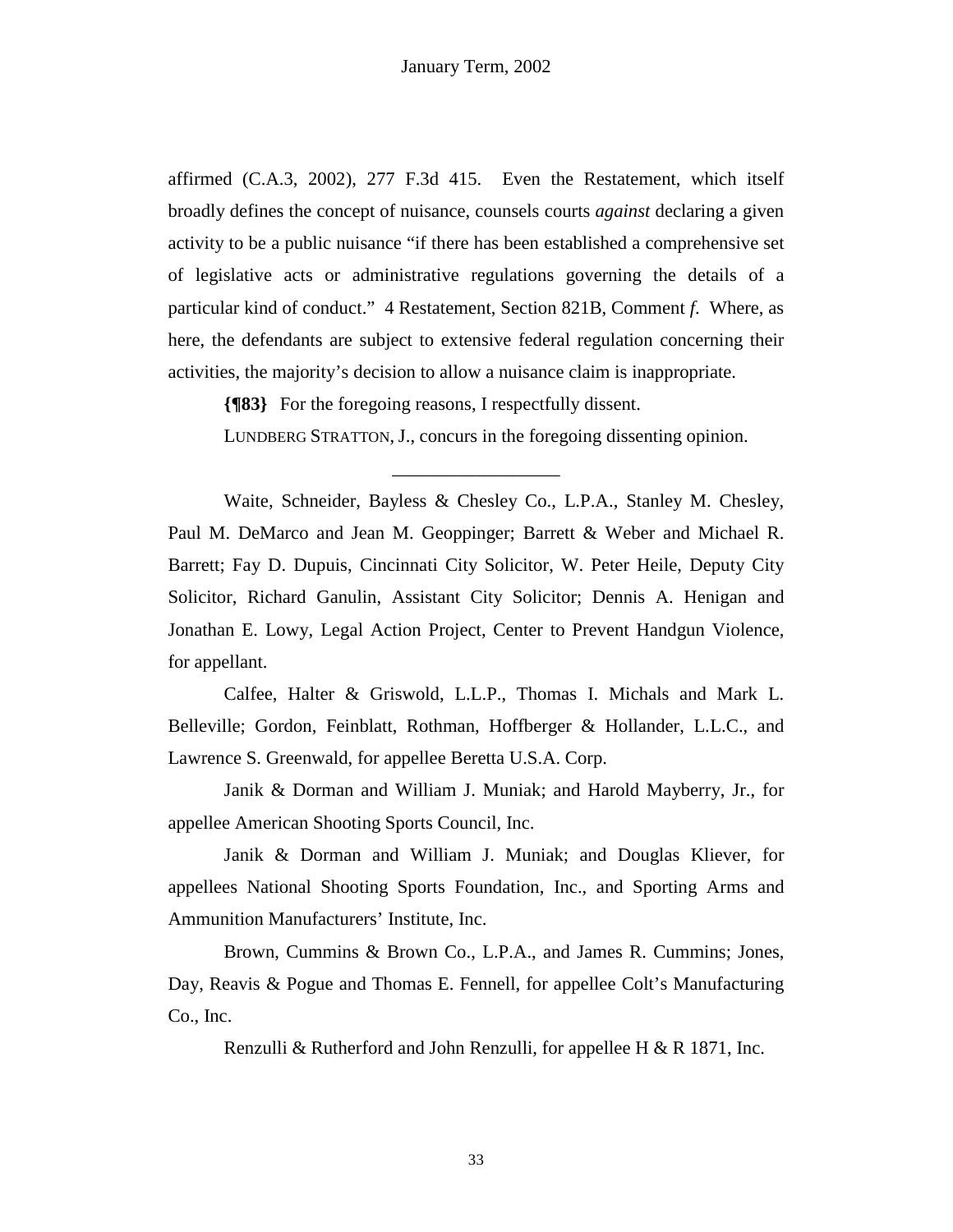Rendigs, Fry, Kiely & Dennis, L.L.P., and W. Roger Fry; Renzulli & Rutherford and John Renzulli, for appellee Hi-Point Firearms.

Buckley, King & Bluso and Raymond J. Pelstring; Beckman & Associates and Bradley T. Beckman, for appellee North American Arms, Inc.

Thompson, Hine & Flory, L.L.P., Bruce M. Allman, Robert A. McMahon and Laurie J. Nicholson; Wildman, Harrold, Allen & Dixon, James P. Dorr and Sarah L. Olson, for appellee Sturm & Ruger Co., Inc.

 Taft, Stettinius & Hollister and Thomas R. Schuck; Shook, Hardy & Bacon, L.L.P., Gary R. Long and Jeffrey S. Nelson, for appellee Smith & Wesson Corp.

 Porter, Wright, Morris & Arthur, L.L.P., Mark E. Elsener and Michael E. McCarty; Bruinsma & Hewitt and Michael C. Hewitt, for appellees Bryco Arms, Inc., and B.L. Jennings, Inc.

 Porter, Wright, Morris & Arthur, L.L.P., Mark E. Elsener and Michael E. McCarty; Tarics & Carrington, P.C., and Robert C. Tarics, for appellee Phoenix Arms.

 Porter, Wright, Morris & Arthur, L.L.P., Mark E. Elsener and Michael E. McCarty; Budd, Larner, Gross, Rosenbaum, Greenberg & Sade and Timothy A. Bumann, for appellee Taurus International Manufacturing, Inc.

 Barbara E. Herring, Toledo Director of Law, and John T. Madigan, Toledo General Counsel, urging reversal for amicus curiae city of Toledo.

Robert B. Newman, urging reversal for amici curiae American Association of Suicidology, American Jewish Congress, National Association of Elementary School Principals, National Association of School Psychologists, Ohio Public Health Association, Inc., and Physicians for Social Responsibility.

 Cornell P. Carter, Cleveland Director of Law, Climaco, Lefkowitz, Peca, Wilcox & Garofoli Co., L.P.A., John R. Climaco, Jack D. Maistros and Keith T. Vernon, urging reversal for amici curiae city of Cleveland and its former Mayor,